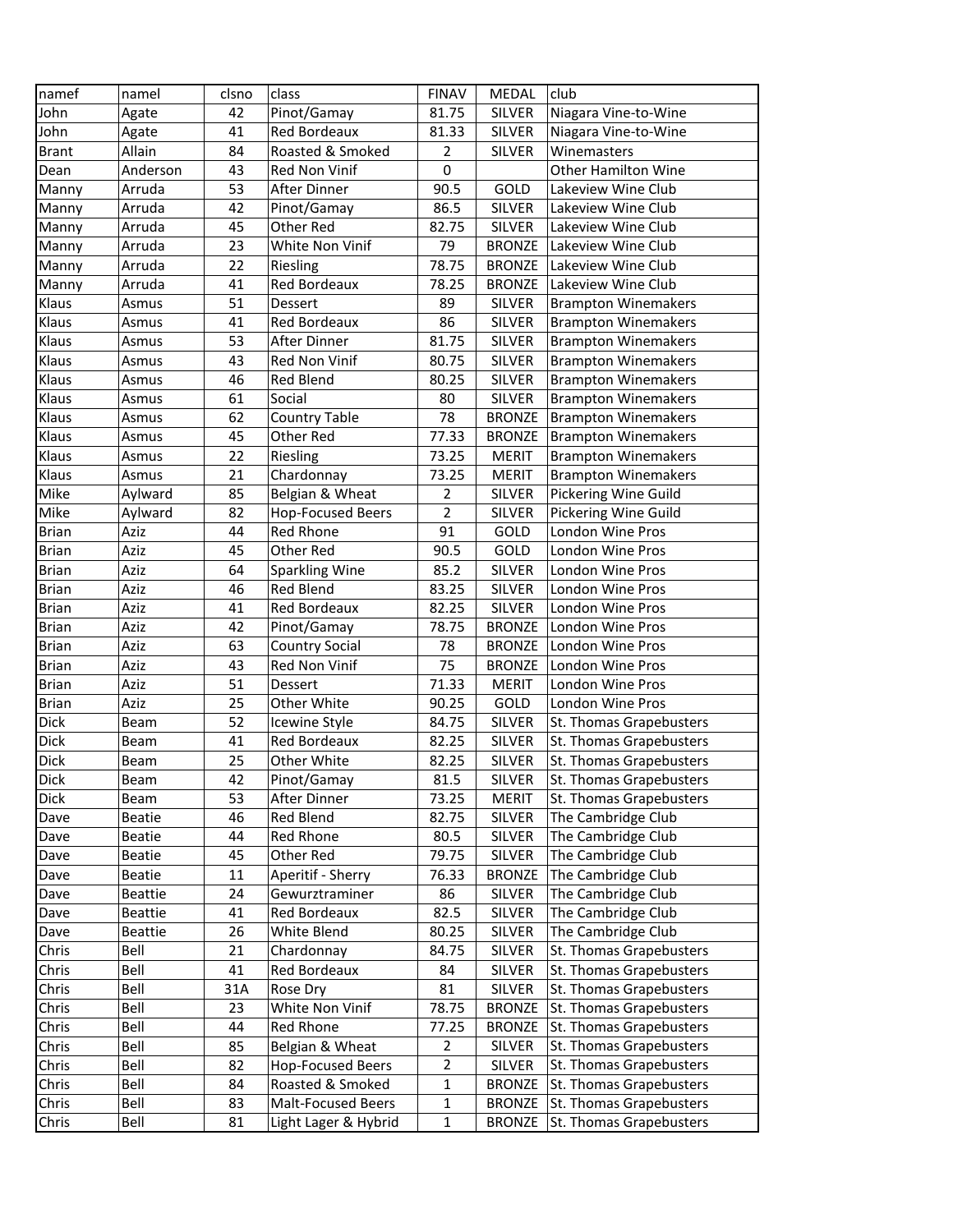| Dave         | Bell            | 41  | <b>Red Bordeaux</b>  | 81.75 | <b>SILVER</b>           | Aurora Wine Circle                               |
|--------------|-----------------|-----|----------------------|-------|-------------------------|--------------------------------------------------|
| Peter        | Bennell         | 24  | Gewurztraminer       | 81    | <b>SILVER</b>           | <b>Central Toronto Wine</b>                      |
| Peter        | Bennell         | 26  | White Blend          | 77    | <b>BRONZE</b>           | <b>Central Toronto Wine</b>                      |
| Peter        | Bennell         | 21  | Chardonnay           | 76.33 | <b>BRONZE</b>           | <b>Central Toronto Wine</b>                      |
| Peter        | Bennell         | 23  | White Non Vinif      | 76.25 | <b>BRONZE</b>           | <b>Central Toronto Wine</b>                      |
| Peter        | Bennell         | 53  | After Dinner         | 74    | <b>MERIT</b>            | <b>Central Toronto Wine</b>                      |
| Peter        | Bennell         | 51  | Dessert              | 70.25 | <b>MERIT</b>            | Central Toronto Wine                             |
| Peter        | Bennell         | 46  | Red Blend            | 69    |                         | <b>Central Toronto Wine</b>                      |
| George       | Bethune         | 41  | Red Bordeaux         | 77.25 | <b>BRONZE</b>           | Niagara-on-the-Lake                              |
| George       | Bethune         | 22  | Riesling             | 76    | <b>BRONZE</b>           | Niagara-on-the-Lake                              |
| George       | Bethune         | 42  | Pinot/Gamay          | 74.25 | <b>MERIT</b>            | Niagara-on-the-Lake                              |
| Maurice      | Bettelli        | 41  | Red Bordeaux         | 85    | <b>SILVER</b>           | Lakeview Wine Club                               |
| Maurice      | Bettelli        | 45  | Other Red            | 80.5  | <b>SILVER</b>           | Lakeview Wine Club                               |
| Maurice      | Bettelli        | 46  | Red Blend            | 77.75 | <b>BRONZE</b>           | Lakeview Wine Club                               |
| Sandra       | Boehler         | 42  | Pinot/Gamay          | 83    | SILVER                  | <b>Burlington Winemakers</b>                     |
| Sandra       | Boehler         | 41  | Red Bordeaux         | 83    | SILVER                  | <b>Burlington Winemakers</b>                     |
| Sandra       | Boehler         | 45  | Other Red            | 81    | <b>SILVER</b>           | <b>Burlington Winemakers</b>                     |
| Sandra       | Boehler         | 46  | Red Blend            | 80.25 | SILVER                  | <b>Burlington Winemakers</b>                     |
| Sandra       | Boehler         | 25  | Other White          | 80.25 | <b>SILVER</b>           | <b>Burlington Winemakers</b>                     |
| Sandra       | Boehler         | 24  | Gewurztraminer       | 79.5  | SILVER                  | <b>Burlington Winemakers</b>                     |
| Sandra       | Boehler         | 53  | After Dinner         | 77    | <b>BRONZE</b>           | <b>Burlington Winemakers</b>                     |
| Rob          | <b>Boniface</b> | 45  | Other Red            | 90.67 | GOLD                    | Lakeview Wine Club                               |
| Rob          | <b>Boniface</b> | 41  | Red Bordeaux         | 78.5  | <b>BRONZE</b>           | Lakeview Wine Club                               |
| Donald       | Boucher         | 61  | Social               | 81.33 | <b>SILVER</b>           | <b>Scarborough Wine Makers</b>                   |
| Donald       | Boucher         | 46  | Red Blend            |       |                         |                                                  |
|              |                 | 25  |                      | 80.75 | <b>SILVER</b>           | Scarborough Wine Makers                          |
| Dave         | Brown           |     | Other White          | 90.25 | GOLD                    | The Corkscrew Society                            |
| Dave         | Brown           | 61  | Social               | 85    | <b>SILVER</b>           | The Corkscrew Society                            |
| Dave         | Brown           | 26  | White Blend          | 81    | <b>SILVER</b>           | The Corkscrew Society                            |
| Dave         | Brown           | 31B | Rose Off Dry         | 80    | <b>SILVER</b>           | The Corkscrew Society                            |
| Dave         | Brown           | 22  | Riesling             | 78.75 | <b>BRONZE</b>           | The Corkscrew Society                            |
| Dave         | Brown           | 24  | Gewurztraminer       | 75.5  | <b>BRONZE</b>           | The Corkscrew Society                            |
| Jim          | Brown           | 45  | Other Red            | 81    | SILVER                  | <b>Grey T Fermenters</b>                         |
| Jim          | Brown           | 62  | <b>Country Table</b> | 77    | <b>BRONZE</b>           | <b>Grey T Fermenters</b>                         |
| Phil         | <b>Bunn</b>     | 25  | Other White          | 79    | <b>BRONZE</b>           | <b>Brampton Winemakers</b>                       |
| Phil         | Bunn            | 45  | Other Red            | 76.67 | <b>BRONZE</b>           | <b>Brampton Winemakers</b>                       |
| Phil         | Bunn            | 26  | White Blend          | 76    | <b>BRONZE</b>           | <b>Brampton Winemakers</b>                       |
| John         | Caldeira        | 31A | Rose Dry             | 77.75 |                         | <b>BRONZE</b> Lakeview Wine Club                 |
| John         | Caldeira        | 46  | Red Blend            | 77.67 |                         | <b>BRONZE</b> Lakeview Wine Club                 |
| John         | Caldeira        | 45  | Other Red            | 76.25 | <b>BRONZE</b>           | Lakeview Wine Club                               |
| John         | Caldeira        | 44  | Red Rhone            | 81.75 | SILVER                  | Lakeview Wine Club                               |
| <b>Tracy</b> | Cameron         | 26  | White Blend          | 76.25 | <b>BRONZE</b>           | Vinbon Wine Club                                 |
| Richard      | Caruso          | 42  | Pinot/Gamay          | 81    | SILVER                  | <b>Prince Edward County</b>                      |
| Richard      | Caruso          | 25  | Other White          | 76.75 | <b>BRONZE</b>           | <b>Prince Edward County</b>                      |
| Richard      | Caruso          | 46  | Red Blend            | 73.75 | <b>MERIT</b>            | Prince Edward County                             |
| Jim          | Cave            | 52  | Icewine Style        | 79.5  | <b>SILVER</b>           | Paris Winemakers                                 |
| Jim          | Cave            | 46  | Red Blend            | 73.25 | <b>MERIT</b>            | Paris Winemakers                                 |
| Jim          | Cave            | 53  | After Dinner         | 72.75 | <b>MERIT</b>            | Paris Winemakers                                 |
| Michael      | Charlebois      | 45  | Other Red            | 86.75 | <b>SILVER</b>           | <b>Bytown Vintners</b>                           |
| Michael      | Charlebois      | 22  | Riesling             | 86    | <b>SILVER</b>           | <b>Bytown Vintners</b>                           |
| Michael      | Charlebois      | 31B | Rose Off Dry         | 85.8  | SILVER                  | <b>Bytown Vintners</b>                           |
| Michael      | Charlebois      | 44  | Red Rhone            | 85.25 | <b>SILVER</b>           | <b>Bytown Vintners</b>                           |
|              | Charlebois      | 42  | Pinot/Gamay          | 82.5  | SILVER                  | <b>Bytown Vintners</b>                           |
| Michael      |                 |     |                      |       |                         |                                                  |
| Michael      | Charlebois      | 41  | Red Bordeaux         | 81.75 |                         |                                                  |
| Michael      | Charlebois      | 53  | After Dinner         | 80.25 | SILVER<br><b>SILVER</b> | <b>Bytown Vintners</b><br><b>Bytown Vintners</b> |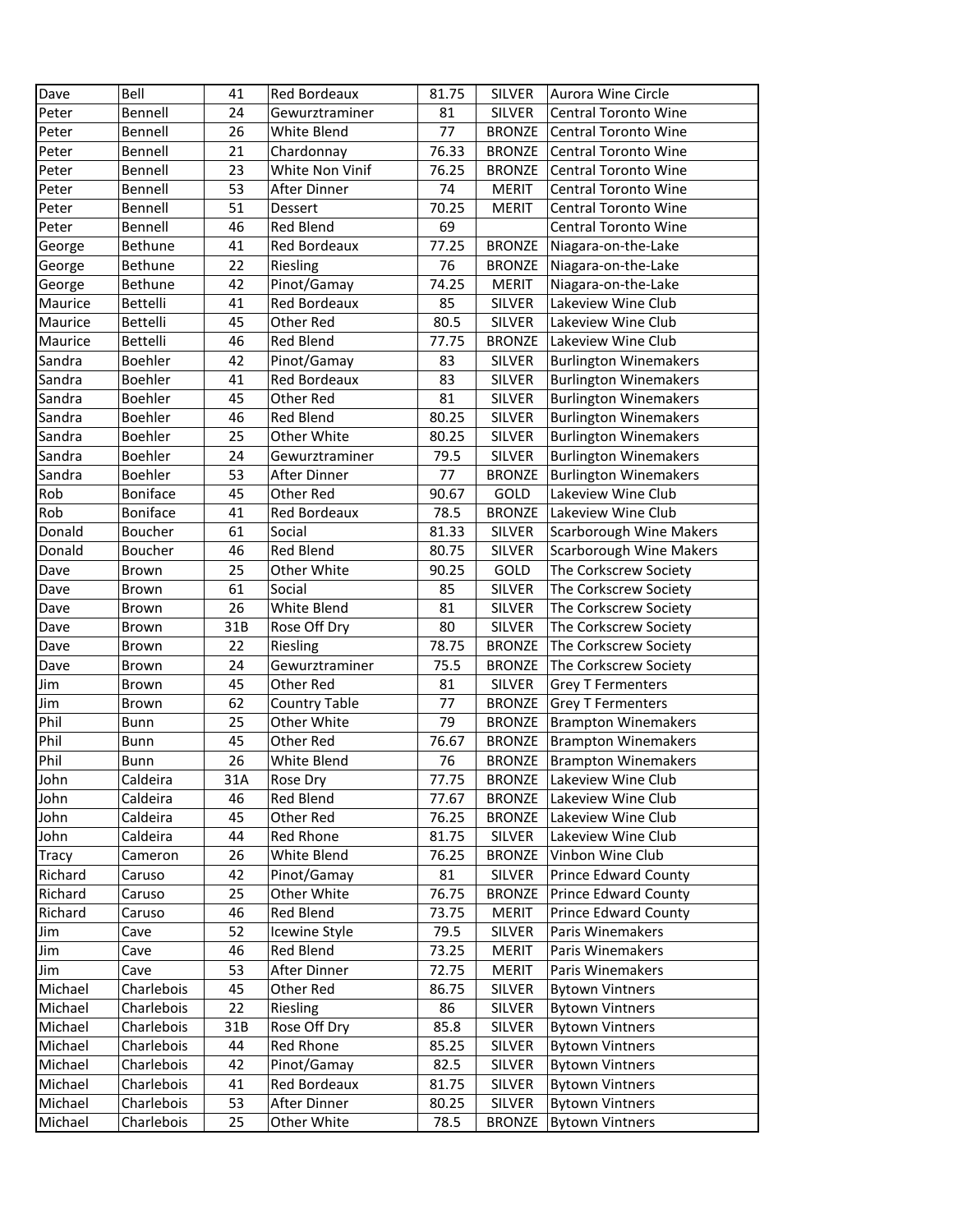| Michael      | Charlebois  | 21  | Chardonnay            | 73.25            | <b>MERIT</b>  | <b>Bytown Vintners</b>            |
|--------------|-------------|-----|-----------------------|------------------|---------------|-----------------------------------|
| Don          | Chisholm    | 24  | Gewurztraminer        | $\boldsymbol{0}$ |               | <b>Prince Edward County</b>       |
| John         | Ciardullo   | 46  | Red Blend             | 83.25            | <b>SILVER</b> | Lakeview Wine Club                |
| John         | Ciardullo   | 41  | Red Bordeaux          | 83               | <b>SILVER</b> | Lakeview Wine Club                |
| Gord         | Claridge    | 21  | Chardonnay            | 87.25            | <b>SILVER</b> | St. Thomas Grapebusters           |
| Gord         | Claridge    | 44  | Red Rhone             | 87               | <b>SILVER</b> | St. Thomas Grapebusters           |
| Gord         | Claridge    | 25  | Other White           | 84.5             | <b>SILVER</b> | St. Thomas Grapebusters           |
| Gord         | Claridge    | 53  | After Dinner          | 73.75            | <b>MERIT</b>  | St. Thomas Grapebusters           |
| Gord         | Claridge    | 46  | <b>Red Blend</b>      | $\pmb{0}$        |               | St. Thomas Grapebusters           |
| Dick         | Clark       | 41  | Red Bordeaux          | 85.67            | <b>SILVER</b> | Capital Amateur Winemakers        |
| Dick         | Clark       | 44  | Red Rhone             | 84.5             | <b>SILVER</b> | <b>Capital Amateur Winemakers</b> |
| Ken          | Clark       | 51  | Dessert               | 87.5             | <b>SILVER</b> | Niagara Vine-to-Wine              |
| Ken          | Clark       | 41  | Red Bordeaux          | 83               | <b>SILVER</b> | Niagara Vine-to-Wine              |
| Ken          | Clark       | 23  | White Non Vinif       | 78               | <b>BRONZE</b> | Niagara Vine-to-Wine              |
| Ken          | Clark       | 22  | Riesling              | 74               | <b>MERIT</b>  | Niagara Vine-to-Wine              |
| Dave         | Cox         | 21  | Chardonnay            | 83.75            | <b>SILVER</b> | The Cambridge Club                |
| Cam          | Crowe       | 21  | Chardonnay            | $\mathbf 0$      |               | <b>Burlington Winemakers</b>      |
| Joe          | Dale        | 25  | Other White           | 90               | GOLD          | Pickering Wine Guild              |
| Joe          | Dale        | 41  | Red Bordeaux          | 87.25            | <b>SILVER</b> | Pickering Wine Guild              |
| Joe          | Dale        | 22  | Riesling              | 85.5             | <b>SILVER</b> | Pickering Wine Guild              |
| Joe          | Dale        | 31A | Rose Dry              | 84.75            | <b>SILVER</b> | Pickering Wine Guild              |
| Joe          | Dale        | 53  | After Dinner          | 83.67            | <b>SILVER</b> | Pickering Wine Guild              |
| Joe          | Dale        | 64  | <b>Sparkling Wine</b> | 80.6             | <b>SILVER</b> | Pickering Wine Guild              |
| Joe          | Dale        | 44  | Red Rhone             | 80.25            | <b>SILVER</b> | Pickering Wine Guild              |
| Joe          | Dale        | 24  | Gewurztraminer        | 79.75            | <b>SILVER</b> | Pickering Wine Guild              |
| Joe          | Dale        | 26  | White Blend           | 79               | <b>BRONZE</b> | Pickering Wine Guild              |
| Joe          | Dale        | 46  | Red Blend             | 75.67            | <b>BRONZE</b> | Pickering Wine Guild              |
| Joe          | Dale        | 45  | Other Red             | 72               | <b>MERIT</b>  | Pickering Wine Guild              |
| Mario        | De Liberato | 25  | Other White           | 68.75            |               | vinbon Wine Club                  |
| John         | DeLagran    | 44  | Red Rhone             | 85.5             | <b>SILVER</b> | Kawartha Krushers                 |
| John         | DeLagran    | 26  | White Blend           | 83.5             | <b>SILVER</b> | Kawartha Krushers                 |
| John         | DeLagran    | 46  | Red Blend             | 82.67            | <b>SILVER</b> | Kawartha Krushers                 |
| John         | DeLagran    | 23  | White Non Vinif       | 82               | SILVER        | Kawartha Krushers                 |
| John         | DeLagran    | 21  | Chardonnay            | 81.5             | <b>SILVER</b> | Kawartha Krushers                 |
| John         | DeLagran    | 42  | Pinot/Gamay           | 80.25            | <b>SILVER</b> | Kawartha Krushers                 |
| John         | DeLagran    | 25  | Other White           | 69.5             | <b>MERIT</b>  | Kawartha Krushers                 |
| Lino         | Della Motta | 41  | Red Bordeaux          | 82               | <b>SILVER</b> | Vinbon Wine Club                  |
| Gerry        | Den Hartogh | 41  | Red Bordeaux          | 75.75            | <b>BRONZE</b> | St. Thomas Grapebusters           |
| Gerry        | Den Hartogh | 12  | Aperitif - Non-Sherry | 73               | <b>MERIT</b>  | St. Thomas Grapebusters           |
| Gerry        | Den Hartogh | 25  | Other White           | 68.5             |               | St. Thomas Grapebusters           |
| Wayne        | Dodd        | 44  | Red Rhone             | 86               | <b>SILVER</b> | Aurora Wine Circle                |
| Wayne        | Dodd        | 41  | Red Bordeaux          | 76.75            | <b>BRONZE</b> | Aurora Wine Circle                |
| <b>Brian</b> | Douglas     | 22  | Riesling              | 90               | GOLD          | Aurora Wine Circle                |
| Brian        | Douglas     | 42  | Pinot/Gamay           | 84.25            | <b>SILVER</b> | Aurora Wine Circle                |
| <b>Bruce</b> | Drewitt     | 25  | Other White           | 89               | SILVER        | Niagara-on-the-Lake               |
| <b>Bruce</b> | Drewitt     | 12  | Aperitif - Non-Sherry | 85               | SILVER        | Niagara-on-the-Lake               |
| <b>Bruce</b> | Drewitt     | 53  | After Dinner          | 81.25            | SILVER        | Niagara-on-the-Lake               |
| <b>Bruce</b> | Drewitt     | 42  | Pinot/Gamay           | 78.75            | <b>BRONZE</b> | Niagara-on-the-Lake               |
| <b>Bruce</b> | Drewitt     | 26  | White Blend           | 78               | <b>BRONZE</b> | Niagara-on-the-Lake               |
| <b>Bruce</b> | Drewitt     | 31A | Rose Dry              | 74               | <b>MERIT</b>  | Niagara-on-the-Lake               |
| <b>Bruce</b> | Drewitt     | 46  | Red Blend             | 0                |               | Niagara-on-the-Lake               |
| <b>Bruce</b> | Drewitt     | 11  | Aperitif - Sherry     | 91.67            | GOLD          | Niagara-on-the-Lake               |
| <b>Bruce</b> | Drewitt     | 45  | Other Red             | 81.67            | <b>SILVER</b> | Niagara-on-the-Lake               |
| Wayne        | Dumanski    | 63  | <b>Country Social</b> | 90               | GOLD          | Niagara Vine-to-Wine              |
| Wayne        | Dumanski    | 21  | Chardonnay            | 81               | <b>SILVER</b> | Niagara Vine-to-Wine              |
|              |             |     |                       |                  |               |                                   |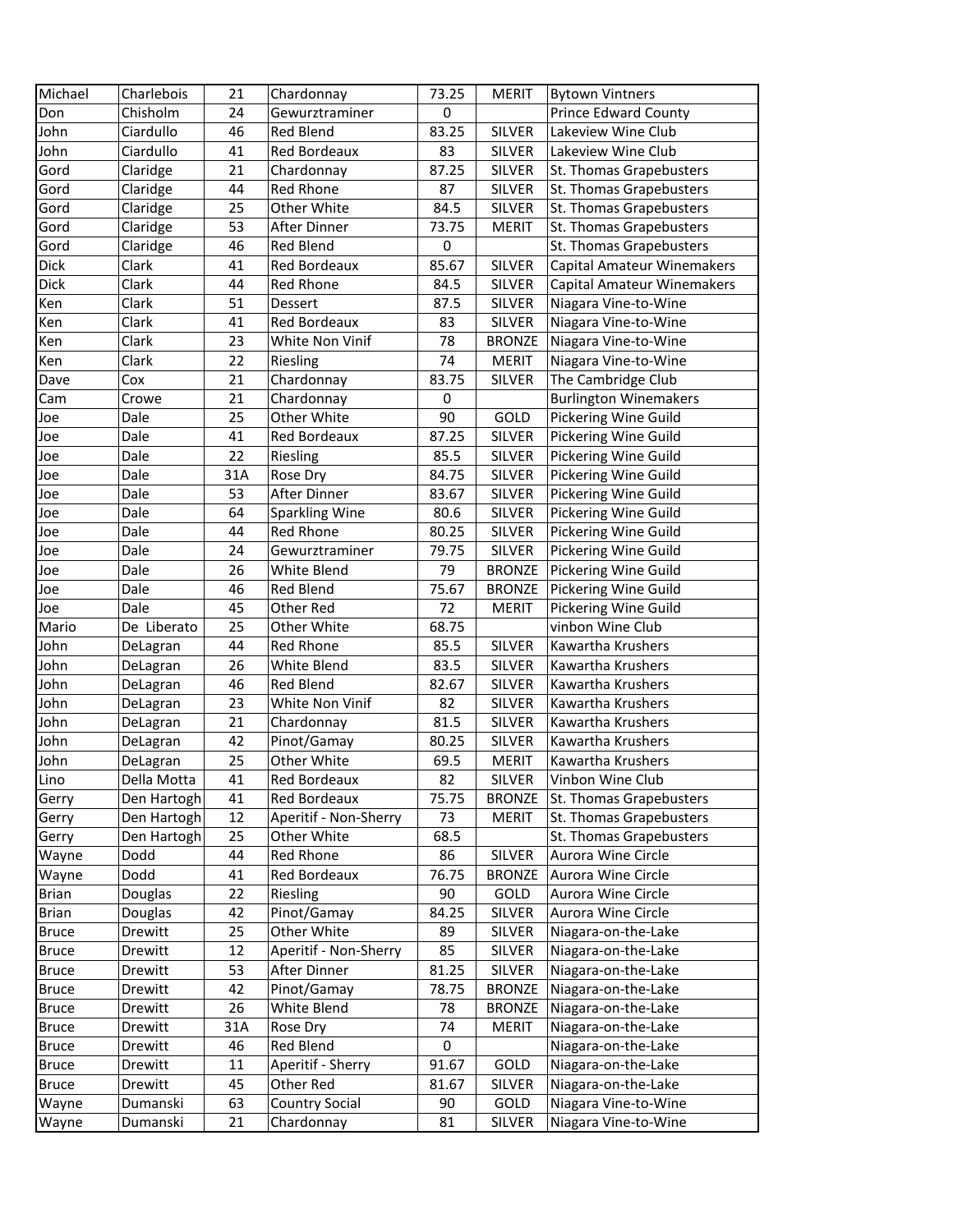| Wayne       | Dumanski   | 43  | Red Non Vinif             | 80.75          | <b>SILVER</b> | Niagara Vine-to-Wine           |
|-------------|------------|-----|---------------------------|----------------|---------------|--------------------------------|
| Wayne       | Dumanski   | 41  | Red Bordeaux              | 79.5           | <b>SILVER</b> | Niagara Vine-to-Wine           |
| Wayne       | Dumanski   | 52  | Icewine Style             | 79             | <b>BRONZE</b> | Niagara Vine-to-Wine           |
| Wayne       | Dumanski   | 22  | Riesling                  | 76.75          | <b>BRONZE</b> | Niagara Vine-to-Wine           |
| Wayne       | Dumanski   | 31A | Rose Dry                  | 74.4           | <b>MERIT</b>  | Niagara Vine-to-Wine           |
| John        | Dunlop     | 46  | <b>Red Blend</b>          | 84.33          | <b>SILVER</b> | Humber Valley Vintners         |
| John        | Dunlop     | 41  | Red Bordeaux              | 82.25          | SILVER        | Humber Valley Vintners         |
| Michael     | East       | 21  | Chardonnay                | 81.25          | <b>SILVER</b> | Humber Valley Vintners         |
| Michael     | East       | 41  | Red Bordeaux              | 73.75          | <b>MERIT</b>  | Humber Valley Vintners         |
| Jim         | Fairman    | 46  | <b>Red Blend</b>          | 79.75          | <b>SILVER</b> | The Corkscrew Society          |
| Jim         | Fairman    | 41  | <b>Red Bordeaux</b>       | 69             |               | The Corkscrew Society          |
| Charles     | Fajgenbaum | 25  | Other White               | 87             | <b>SILVER</b> | <b>Central Toronto Wine</b>    |
| Charles     | Fajgenbaum | 62  | <b>Country Table</b>      | 71.5           | <b>MERIT</b>  | <b>Central Toronto Wine</b>    |
| Charles     | Fajgenbaum | 23  | White Non Vinif           | 66.75          |               | <b>Central Toronto Wine</b>    |
| Charles     | Fajgenbaum | 83  | <b>Malt-Focused Beers</b> | $\mathbf{1}$   | <b>BRONZE</b> | <b>Central Toronto Wine</b>    |
| Norm        | Falk       | 53  | After Dinner              | 91.33          | GOLD          | K-W Winemakers Guild           |
| Norm        | Falk       | 52  | Icewine Style             | 90.75          | GOLD          | K-W Winemakers Guild           |
| Norm        | Falk       | 46  | Red Blend                 | 90.5           | GOLD          | K-W Winemakers Guild           |
| Norm        | Falk       | 45  | Other Red                 | 85.5           | <b>SILVER</b> | K-W Winemakers Guild           |
| Norm        | Falk       | 44  | Red Rhone                 | 79.25          | <b>BRONZE</b> | <b>K-W Winemakers Guild</b>    |
| Norm        | Falk       | 25  | Other White               | 78.25          | <b>BRONZE</b> | <b>K-W Winemakers Guild</b>    |
| Norm        | Falk       | 63  | <b>Country Social</b>     | 78             | <b>BRONZE</b> | <b>K-W Winemakers Guild</b>    |
| Norm        | Falk       | 21  | Chardonnay                | 77.5           | <b>BRONZE</b> | K-W Winemakers Guild           |
| Norm        | Falk       | 24  | Gewurztraminer            | 76.67          | <b>BRONZE</b> | <b>K-W Winemakers Guild</b>    |
| Norm        | Falk       | 51  | Dessert                   | 72.33          | <b>MERIT</b>  | K-W Winemakers Guild           |
| Norm        | Falk       | 31A | Rose Dry                  | 65.5           |               | K-W Winemakers Guild           |
| Norm        | Falk       | 82  | <b>Hop-Focused Beers</b>  | 1              | <b>BRONZE</b> | <b>K-W Winemakers Guild</b>    |
| Norm        | Falk       | 42  | Pinot/Gamay               | 78.5           | <b>BRONZE</b> | <b>K-W Winemakers Guild</b>    |
| Norn        | Falk       | 26  | White Blend               | 66.25          |               | K-W Winemakers Guild           |
| Norm        | Fallk      | 41  | Red Bordeaux              | 80.5           | <b>SILVER</b> | K-W Winemakers Guild           |
| Jeremy      | Fedorsen   | 41  | Red Bordeaux              | 85.5           | <b>SILVER</b> | Lakeview Wine Club             |
| Jeremy      | Fedorsen   | 44  | <b>Red Rhone</b>          | 80.67          | <b>SILVER</b> | Lakeview Wine Club             |
| <b>Bert</b> | Fenner     | 41  | Red Bordeaux              | 87.33          | <b>SILVER</b> | Winemasters                    |
| Scott       | Fitches    | 85  | Belgian & Wheat           | $\overline{2}$ | <b>SILVER</b> | <b>Central Toronto Wine</b>    |
| Craig       | Fleming    | 25  | Other White               | 78.75          | <b>BRONZE</b> | <b>Scarborough Wine Makers</b> |
| Dennis      | Foster     | 63  | <b>Country Social</b>     | 83             | <b>SILVER</b> | Paris Winemakers               |
| Dennis      | Foster     | 25  | Other White               | 80.67          | <b>SILVER</b> | Paris Winemakers               |
| Dennis      | Foster     | 41  | Red Bordeaux              | 76.5           | <b>BRONZE</b> | Paris Winemakers               |
| Gary        | Frankow    | 24  | Gewurztraminer            | 85.25          | <b>SILVER</b> | The Corkscrew Society          |
| Gary        | Frankow    | 26  | White Blend               | 82.33          | <b>SILVER</b> | The Corkscrew Society          |
| Gary        | Frankow    | 25  | Other White               | 81.5           | SILVER        | The Corkscrew Society          |
| Rob         | Fukudome   | 64  | <b>Sparkling Wine</b>     | 79.8           | SILVER        | K-W Winemakers Guild           |
| Rob         | Fukudome   | 31A | Rose Dry                  | 79.4           | <b>BRONZE</b> | K-W Winemakers Guild           |
| Rob         | Fukudome   | 22  | Riesling                  | 78.5           | <b>BRONZE</b> | K-W Winemakers Guild           |
| Rob         | Fukudome   | 46  | Red Blend                 | 77.33          | <b>BRONZE</b> | K-W Winemakers Guild           |
| Rob         | Fukudome   | 45  | Other Red                 | 72.5           | <b>MERIT</b>  | K-W Winemakers Guild           |
| Rob         | Fukudome   | 21  | Chardonnay                | 68.33          |               | K-W Winemakers Guild           |
| Rob         | Fukudome   | 83  | <b>Malt-Focused Beers</b> | $\mathbf{1}$   | <b>BRONZE</b> | K-W Winemakers Guild           |
| Peter       | Gatto      | 43  | Red Non Vinif             | 78.5           | <b>BRONZE</b> | Lakeview Wine Club             |
| Peter       | Gatto      | 46  | Red Blend                 | 75.5           | <b>BRONZE</b> | Lakeview Wine Club             |
| Peter       | Gatto      | 41  | Red Bordeaux              | 74.25          | <b>MERIT</b>  | Lakeview Wine Club             |
| Peter       | Gatto      | 22  | Riesling                  | 0              |               | Lakeview Wine Club             |
| Luigi       | Giannetti  | 25  | Other White               | 87             | <b>SILVER</b> | Members at Large               |
| Luigi       | Giannetti  | 45  | Other Red                 | 82.25          | <b>SILVER</b> | Members at Large               |
| Luigi       | Giannetti  | 44  | Red Rhone                 | 82             | SILVER        | Members at Large               |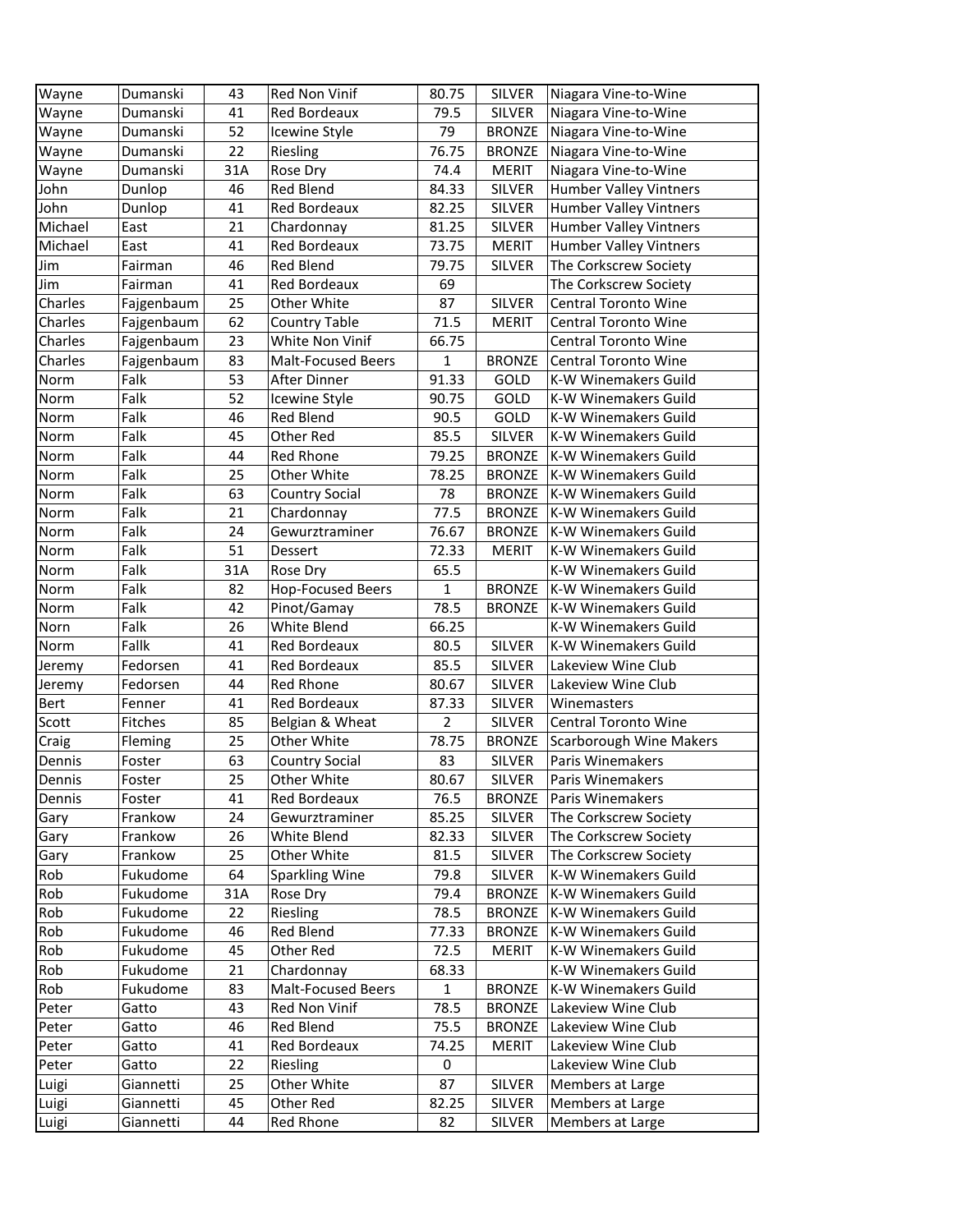| Luigi     | Giannetti        | 21  | Chardonnay            | 80.75 | <b>SILVER</b> | Members at Large                  |
|-----------|------------------|-----|-----------------------|-------|---------------|-----------------------------------|
| Dave      | Gillingham       | 45  | Other Red             | 84    | <b>SILVER</b> | Pickering Wine Guild              |
| Dave      | Gillingham       | 41  | Red Bordeaux          | 81.75 | <b>SILVER</b> | Pickering Wine Guild              |
| Dave      | Gillingham       | 21  | Chardonnay            | 72.67 | <b>MERIT</b>  | Pickering Wine Guild              |
| Dave      | Gillingham       | 24  | Gewurztraminer        | 0     |               | Pickering Wine Guild              |
| Pat       | Godin            | 63  | <b>Country Social</b> | 79.5  | <b>SILVER</b> | <b>Grey T Fermenters</b>          |
| Pat       | Godin            | 41  | Red Bordeaux          | 77.25 | <b>BRONZE</b> | <b>Grey T Fermenters</b>          |
| Jack      | Gootjes          | 24  | Gewurztraminer        | 85.75 | <b>SILVER</b> | St. Thomas Grapebusters           |
| Jack      | Gootjes          | 22  | Riesling              | 82.5  | <b>SILVER</b> | St. Thomas Grapebusters           |
| Jack      | Gootjes          | 46  | Red Blend             | 81    | <b>SILVER</b> | St. Thomas Grapebusters           |
| Jack      | Gootjes          | 44  | Red Rhone             | 78.25 | <b>BRONZE</b> | St. Thomas Grapebusters           |
| Jack      | Gootjes          | 43  | Red Non Vinif         | 78    | <b>BRONZE</b> | St. Thomas Grapebusters           |
| Jack      | Gootjes          | 41  | Red Bordeaux          | 73.75 | <b>MERIT</b>  | St. Thomas Grapebusters           |
| Jack      | Gootjes          | 25  | Other White           | 73.75 | <b>MERIT</b>  | St. Thomas Grapebusters           |
| Mariusz   | Gorzynski        | 45  | Other Red             | 74    | <b>MERIT</b>  | Pickering Wine Guild              |
| Ross      | Gosling          | 53  | After Dinner          | 78.75 | <b>BRONZE</b> | <b>Burlington Winemakers</b>      |
| Ross      | Gosling          | 62  | <b>Country Table</b>  | 76    | <b>BRONZE</b> | <b>Burlington Winemakers</b>      |
| Ross      | Gosling          | 64  | Sparkling Wine        | 75.4  | <b>BRONZE</b> | <b>Burlington Winemakers</b>      |
| Glen      | Graham           | 26  | White Blend           | 85    | SILVER        | St. Thomas Grapebusters           |
| Glen      | Graham           | 46  | <b>Red Blend</b>      | 84.75 | <b>SILVER</b> | St. Thomas Grapebusters           |
| Glen      |                  | 31A |                       | 84.5  | <b>SILVER</b> | St. Thomas Grapebusters           |
| Glen      | Graham<br>Graham | 45  | Rose Dry<br>Other Red | 84    | <b>SILVER</b> | St. Thomas Grapebusters           |
| Glen      |                  |     |                       |       | <b>SILVER</b> |                                   |
|           | Graham           | 21  | Chardonnay            | 84    |               | St. Thomas Grapebusters           |
| Glen      | Graham           | 53  | After Dinner          | 83    | <b>SILVER</b> | St. Thomas Grapebusters           |
| Glen      | Graham           | 41  | Red Bordeaux          | 82.25 | <b>SILVER</b> | St. Thomas Grapebusters           |
| Glen      | Graham           | 51  | Dessert               | 80.75 | <b>SILVER</b> | St. Thomas Grapebusters           |
| Glen      | Graham           | 42  | Pinot/Gamay           | 77.75 | <b>BRONZE</b> | St. Thomas Grapebusters           |
| Glen      | Graham           | 24  | Gewurztraminer        | 76.25 | <b>BRONZE</b> | St. Thomas Grapebusters           |
| Glen      | Graham           | 23  | White Non Vinif       | 75.75 | <b>BRONZE</b> | St. Thomas Grapebusters           |
| Glen      | Graham           | 25  | Other White           | 74.25 | <b>MERIT</b>  | St. Thomas Grapebusters           |
| Glen      | Graham           | 43  | Red Non Vinif         | 71    | <b>MERIT</b>  | St. Thomas Grapebusters           |
| Albert    | Gris             | 53  | After Dinner          | 83    | <b>SILVER</b> | <b>Other Hamilton Wine</b>        |
| Albert    | Gris             | 43  | Red Non Vinif         | 80.25 | <b>SILVER</b> | <b>Other Hamilton Wine</b>        |
| Albert    | Gris             | 42  | Pinot/Gamay           | 79    | <b>BRONZE</b> | <b>Other Hamilton Wine</b>        |
| Albert    | Gris             | 11  | Aperitif - Sherry     | 78    | <b>BRONZE</b> | <b>Other Hamilton Wine</b>        |
| Albert    | Gris             | 25  | Other White           | 76.5  | <b>BRONZE</b> | Other Hamilton Wine               |
| Albert    | Gris             | 22  | Riesling              | 76    |               | <b>BRONZE</b> Other Hamilton Wine |
| Albert    | Gris             | 23  | White Non Vinif       | 75    | <b>BRONZE</b> | Other Hamilton Wine               |
| Albert    | Gris             | 41  | Red Bordeaux          | 73.25 | <b>MERIT</b>  | <b>Other Hamilton Wine</b>        |
| Sophie    | Hardman          | 12  | Aperitif - Non-Sherry | 74    | <b>MERIT</b>  | <b>Central Toronto Wine</b>       |
| Manfred   | Hecke            | 23  | White Non Vinif       | 82.75 | <b>SILVER</b> | Kawartha Krushers                 |
| Manfred   | Hecke            | 61  | Social                | 81.67 | SILVER        | Kawartha Krushers                 |
| Sebastian | Hergott          | 41  | <b>Red Bordeaux</b>   | 86    | <b>SILVER</b> | <b>West Toronto Vintners</b>      |
| Jill      | Hindley          | 11  | Aperitif - Sherry     | 72    | <b>MERIT</b>  | St. Thomas Grapebusters           |
| Keith     | Hindley          | 43  | Red Non Vinif         | 79.5  | <b>SILVER</b> | St. Thomas Grapebusters           |
| Keith     | Hindley          | 21  | Chardonnay            | 79    | <b>BRONZE</b> | St. Thomas Grapebusters           |
| Mike      | Hodson           | 41  | <b>Red Bordeaux</b>   | 81.75 | <b>SILVER</b> | Central Toronto Wine              |
| Horst     | Hofmann          | 41  | Red Bordeaux          | 77    | <b>BRONZE</b> | Winemasters                       |
| Andreas   | Hofstaetter      | 41  | Red Bordeaux          | 84    | <b>SILVER</b> | <b>Bytown Vintners</b>            |
| Andreas   | Hofstaetter      | 52  | Icewine Style         | 80.5  | <b>SILVER</b> | <b>Bytown Vintners</b>            |
| Nyal      | Hope             | 63  | <b>Country Social</b> | 88.5  | <b>SILVER</b> | Aurora Wine Circle                |
| Nyal      | Hope             | 45  | Other Red             | 73.75 | <b>MERIT</b>  | Aurora Wine Circle                |
| Nyal      | Hope             | 41  | Red Bordeaux          | 68.75 |               | Aurora Wine Circle                |
| Jim       | Howes            | 41  | Red Bordeaux          | 78    | <b>BRONZE</b> | <b>Scarborough Wine Makers</b>    |
| Jim       | Howes            | 25  | Other White           | 67.5  |               | Scarborough Wine Makers           |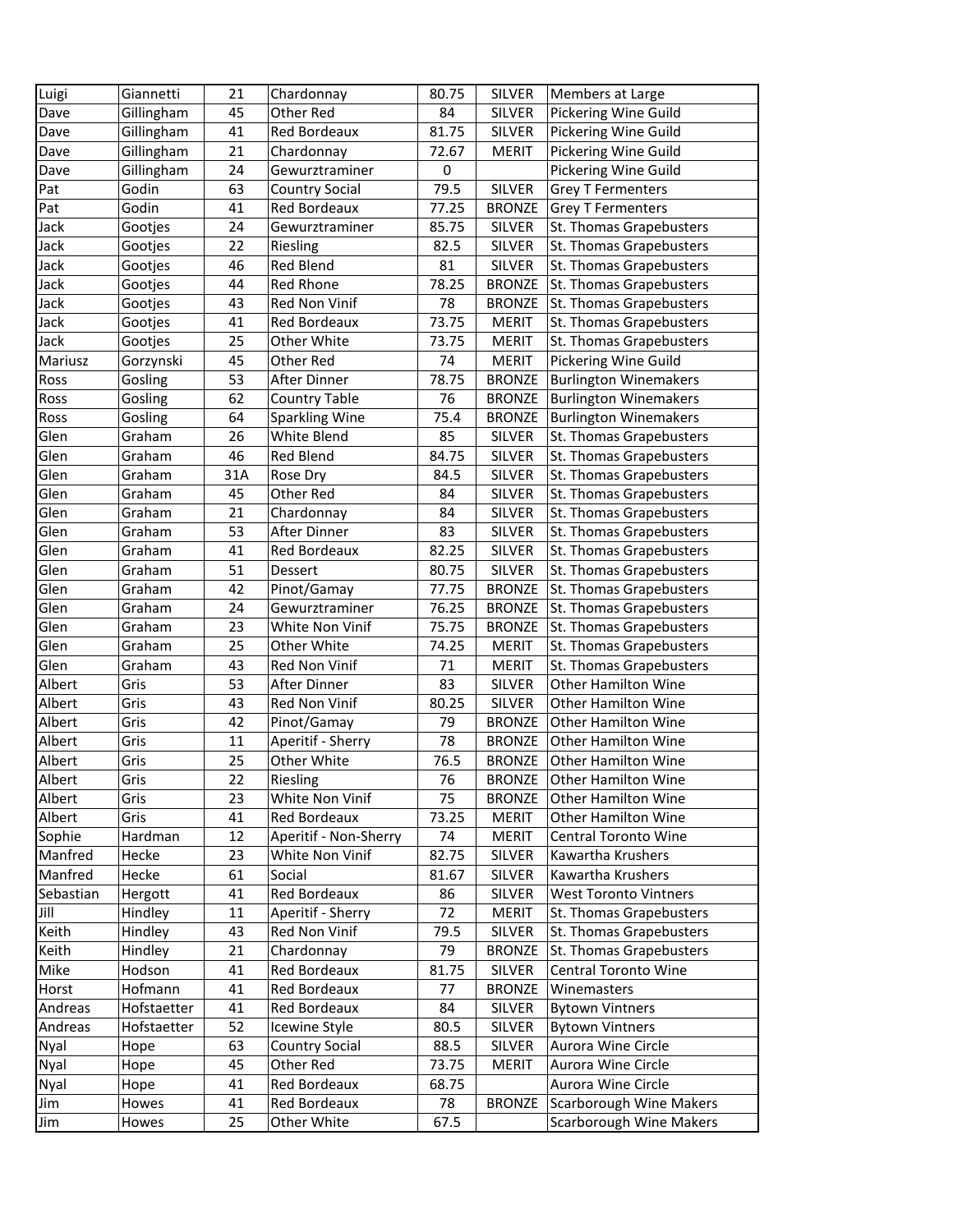| Jim            | Howes              | 26       | White Blend           | $\mathbf 0$    |                         | <b>Scarborough Wine Makers</b>                 |
|----------------|--------------------|----------|-----------------------|----------------|-------------------------|------------------------------------------------|
| George         | Huckalo            | 63       | <b>Country Social</b> | 95.2           | GOLD                    | Niagara Vine-to-Wine                           |
| George         | Huckalo            | 42       | Pinot/Gamay           | 79             | <b>BRONZE</b>           | Niagara Vine-to-Wine                           |
| George         | Huckalo            | 53       | After Dinner          | 78.5           | <b>BRONZE</b>           | Niagara Vine-to-Wine                           |
| George         | Huckalo            | 31B      | Rose Off Dry          | 76             | <b>BRONZE</b>           | Niagara Vine-to-Wine                           |
| George         | Huckalo            | 21       | Chardonnay            | 75.25          | <b>BRONZE</b>           | Niagara Vine-to-Wine                           |
| Ed             | Hughes             | 52       | Icewine Style         | 91.5           | GOLD                    | Members at Large                               |
| Ed             | Hughes             | 63       | <b>Country Social</b> | 90.8           | GOLD                    | Members at Large                               |
| Ed             | Hughes             | 62       | <b>Country Table</b>  | 90.5           | GOLD                    | Members at Large                               |
| Ed             | Hughes             | 24       | Gewurztraminer        | 90             | GOLD                    | Members at Large                               |
| Ed             | Hughes             | 31A      | Rose Dry              | 85.5           | <b>SILVER</b>           | Members at Large                               |
| Ed             | Hughes             | 43       | Red Non Vinif         | 85.5           | <b>SILVER</b>           | Members at Large                               |
| Ed             | Hughes             | 42       | Pinot/Gamay           | 84.5           | <b>SILVER</b>           | Members at Large                               |
| Ed             | Hughes             | 25       | Other White           | 82             | <b>SILVER</b>           | Members at Large                               |
| Ed             | Hughes             | 46       | Red Blend             | 81.25          | SILVER                  | Members at Large                               |
| Ed             | Hughes             | 22       | Riesling              | 81.25          | SILVER                  | Members at Large                               |
| Ed             | Hughes             | 26       | White Blend           | 80.67          | SILVER                  | Members at Large                               |
| Ed             | Hughes             | 21       | Chardonnay            | 76.67          | <b>BRONZE</b>           | Members at Large                               |
| Ed             | Hughes             | 41       | <b>Red Bordeaux</b>   | 81.5           | SILVER                  | Members at Large                               |
| Dominic        | lerullo            | 53       | After Dinner          | 83.67          | <b>SILVER</b>           | Lakeview Wine Club                             |
| Dominic        | lerullo            | 61       | Social                | 81             | <b>SILVER</b>           | Lakeview Wine Club                             |
| Dominic        | lerullo            | 25       | Other White           | 73.5           | <b>MERIT</b>            | Lakeview Wine Club                             |
| Dominic        | lerullo            | 46       | Red Blend             | 73             | <b>MERIT</b>            | Lakeview Wine Club                             |
| Dominic        | lerullo            | 45       | Other Red             | 71.33          | <b>MERIT</b>            | Lakeview Wine Club                             |
| Dominic        | lerullo            | 21       | Chardonnay            | 68.25          |                         | Lakeview Wine Club                             |
| Pat            | Ison               | 63       | <b>Country Social</b> | 77.5           | <b>BRONZE</b>           | <b>Scarborough Wine Makers</b>                 |
| Pat            | Ison               | 25       | Other White           | 76.25          | <b>BRONZE</b>           | <b>Scarborough Wine Makers</b>                 |
| Pat            | Ison               | 44       | <b>Red Rhone</b>      | 74.5           | <b>BRONZE</b>           | <b>Scarborough Wine Makers</b>                 |
| Pat            | Ison               | 24       | Gewurztraminer        | 73.5           | <b>MERIT</b>            | <b>Scarborough Wine Makers</b>                 |
| Pat            | Ison               | 11       | Aperitif - Sherry     | 73.33          | <b>MERIT</b>            | <b>Scarborough Wine Makers</b>                 |
| Richard        | Jefferson          | 44       | Red Rhone             | 83.5           | <b>SILVER</b>           | Pickering Wine Guild                           |
| Richard        | Jefferson          | 41       | Red Bordeaux          | 78.5           | <b>BRONZE</b>           | Pickering Wine Guild                           |
| Richard        | Jefferson          | 42       | Pinot/Gamay           | 74             | <b>MERIT</b>            | Pickering Wine Guild                           |
| Reg            | Jeffery            | 22       | Riesling              | 86.25          | <b>SILVER</b>           | London Wine Pros                               |
| Reg            | Jeffery            | 64       | <b>Sparkling Wine</b> | 85             | <b>SILVER</b>           | London Wine Pros                               |
| Reg            | Jeffery            | 61       | Social                | 84             | SILVER                  | London Wine Pros                               |
| Reg            | Jeffery            | 26       | White Blend           | 83             | SILVER                  | London Wine Pros                               |
| Reg            | Jeffery            | 41       | Red Bordeaux          | 80.75          | <b>SILVER</b>           | London Wine Pros                               |
| Reg            | Jeffery            | 23       | White Non Vinif       | 0              |                         | London Wine Pros                               |
| Alan           | Johnson            | 41       | Red Bordeaux          | 81.5           | SILVER                  | Niagara-on-the-Lake                            |
| Alan           | Johnson            | 21       | Chardonnay            | 81.5           | SILVER                  | Niagara-on-the-Lake                            |
| Alan           | Johnson            | 25       | Other White           | 77.5           | <b>BRONZE</b>           | Niagara-on-the-Lake                            |
| Steve          | Kampers            | 61       | Social                | 92.5           | GOLD                    | <b>West Toronto Vintners</b>                   |
| Steve          | Kampers            | 26       | White Blend           | 91.25          | GOLD                    | West Toronto Vintners                          |
| Steve          | Kampers            | 25       | Other White           | 91             | GOLD                    | <b>West Toronto Vintners</b>                   |
| Steve          | Kampers            | 52       | Icewine Style         | 90.5           | GOLD                    | West Toronto Vintners                          |
|                |                    |          |                       |                |                         | <b>West Toronto Vintners</b>                   |
| Steve<br>Steve | Kampers<br>Kampers | 46<br>22 | Red Blend<br>Riesling | 90.33<br>89.67 | GOLD<br>GOLD            | West Toronto Vintners                          |
|                |                    |          |                       |                |                         |                                                |
| Steve<br>Steve | Kampers            | 51<br>44 | Dessert<br>Red Rhone  | 88<br>85       | <b>SILVER</b><br>SILVER | West Toronto Vintners<br>West Toronto Vintners |
|                | Kampers            | 23       | White Non Vinif       | 84.25          | <b>SILVER</b>           | <b>West Toronto Vintners</b>                   |
| Steve          | Kampers            |          |                       |                |                         |                                                |
| Steve          | Kampers            | 41       | Red Bordeaux          | 82.5           | <b>SILVER</b>           | <b>West Toronto Vintners</b>                   |
| Steve          | Kampers            | 31B      | Rose Off Dry          | 82<br>82       | SILVER                  | West Toronto Vintners                          |
| Steve          | Kampers            | 42       | Pinot/Gamay           |                | SILVER                  | <b>West Toronto Vintners</b>                   |
| Steve          | Kampers            | 21       | Chardonnay            | 80.5           | SILVER                  | <b>West Toronto Vintners</b>                   |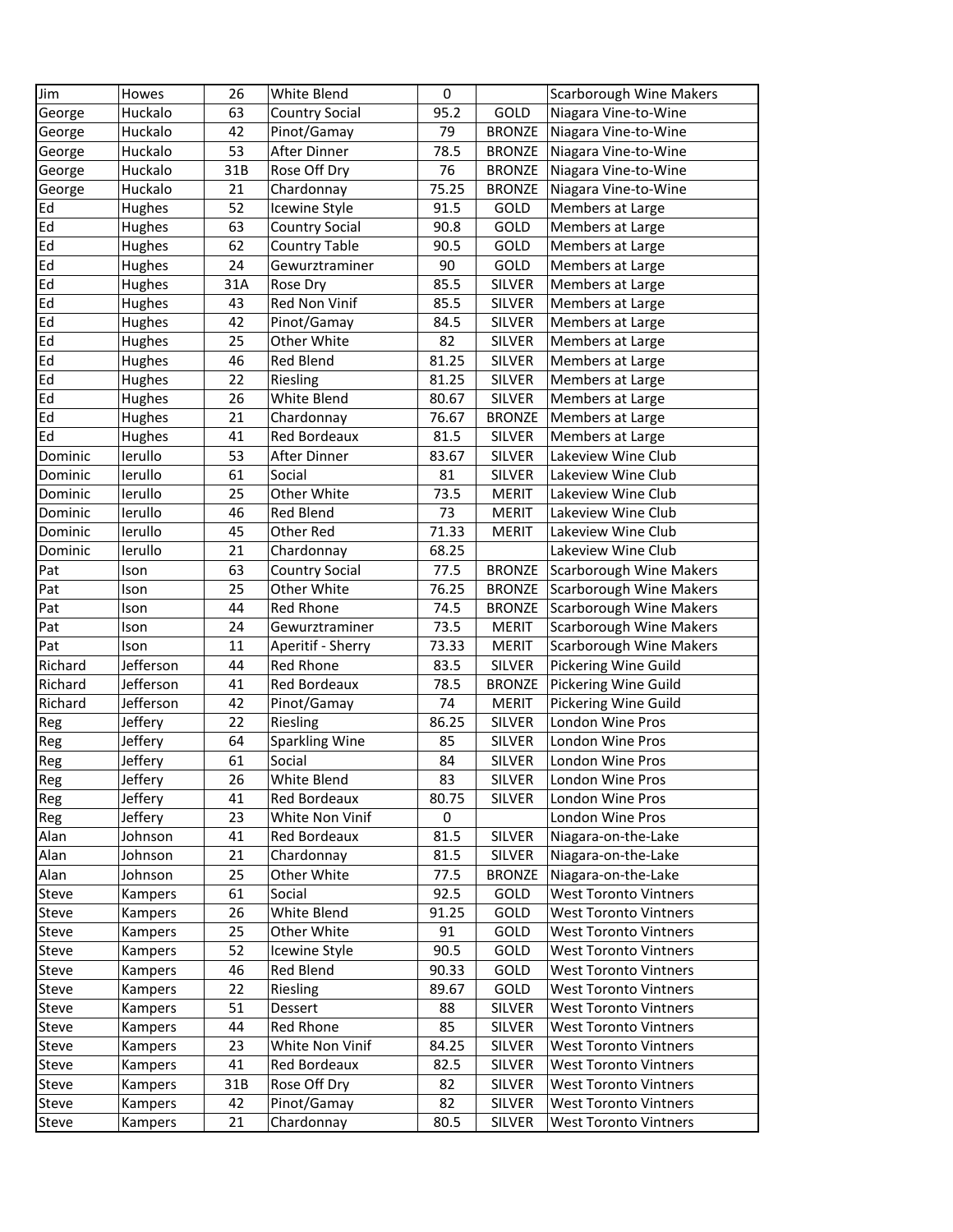| Steve        | Kampers      | 24  | Gewurztraminer            | 77          | <b>BRONZE</b> | <b>West Toronto Vintners</b>      |
|--------------|--------------|-----|---------------------------|-------------|---------------|-----------------------------------|
| Steve        | Kampers      | 45  | Other Red                 | 72          | <b>MERIT</b>  | <b>West Toronto Vintners</b>      |
| Colin        | Kelly        | 23  | White Non Vinif           | 77          | <b>BRONZE</b> | Niagara-on-the-Lake               |
| Gary         | King         | 41  | Red Bordeaux              | 86.5        | <b>SILVER</b> | <b>Burlington Winemakers</b>      |
| David        | Kroetsch     | 22  | Riesling                  | 73.5        | <b>MERIT</b>  | Capital Amateur Winemakers        |
| Sheila       | Lauzon       | 64  | Sparkling Wine            | 90.4        | GOLD          | Winemasters                       |
| Sheila       | Lauzon       | 52  | Icewine Style             | 84          | <b>SILVER</b> | Winemasters                       |
| Sheila       | Lauzon       | 41  | Red Bordeaux              | 0           |               | Winemasters                       |
| Sheila       | Lauzon       | 45  | Other Red                 | 86.75       | <b>SILVER</b> | Winemasters                       |
| Werner       | Lichtenberge | 41  | Red Bordeaux              | 80.25       | <b>SILVER</b> | <b>Other Hamilton Wine</b>        |
| Jim          | Lloyd        | 12  | Aperitif - Non-Sherry     | 90.33       | GOLD          | Kawartha Krushers                 |
| Jim          | Lloyd        | 44  | Red Rhone                 | 87.5        | <b>SILVER</b> | Kawartha Krushers                 |
| Jim          | Lloyd        | 46  | Red Blend                 | 84.75       | <b>SILVER</b> | Kawartha Krushers                 |
| Jim          | Lloyd        | 25  | Other White               | 83          | <b>SILVER</b> | Kawartha Krushers                 |
| Jim          | Lloyd        | 42  | Pinot/Gamay               | 82          | <b>SILVER</b> | Kawartha Krushers                 |
| Jim          | Lloyd        | 41  | Red Bordeaux              | 81.67       | <b>SILVER</b> | Kawartha Krushers                 |
| Jim          | Lloyd        | 21  | Chardonnay                | 81.33       | <b>SILVER</b> | Kawartha Krushers                 |
| Jim          | Lloyd        | 22  | Riesling                  | 71.75       | <b>MERIT</b>  | Kawartha Krushers                 |
| Angelo       | Locilento    | 41  | Red Bordeaux              | 83.5        | <b>SILVER</b> | Vinbon Wine Club                  |
| Angelo       | Locilento    | 21  | Chardonnay                | 81.67       | <b>SILVER</b> | Vinbon Wine Club                  |
| Angelo       | Locilento    | 44  | Red Rhone                 | 78.5        | <b>BRONZE</b> | Vinbon Wine Club                  |
| Angelo       | Locilento    | 25  | Other White               | 78          | <b>BRONZE</b> | Vinbon Wine Club                  |
| Marco        | Locilento    | 41  | Red Bordeaux              | 90.75       | GOLD          | Vinbon Wine Club                  |
| Marco        | Locilento    | 45  | Other Red                 | 82.5        | <b>SILVER</b> | Vinbon Wine Club                  |
| Marco        | Locilento    | 42  | Pinot/Gamay               | 72.5        | <b>MERIT</b>  | Vinbon Wine Club                  |
| Ted          | Loughead     | 45  | Other Red                 | 83.25       | <b>SILVER</b> | <b>Grey T Fermenters</b>          |
| Ted          | Loughead     | 46  | Red Blend                 | 81.75       | <b>SILVER</b> | <b>Grey T Fermenters</b>          |
| <b>Bruce</b> | MacLaurin    | 63  | <b>Country Social</b>     | 92.5        | GOLD          | K-W Winemakers Guild              |
| <b>Bruce</b> | MacLaurin    | 42  | Pinot/Gamay               | 91.5        | GOLD          | K-W Winemakers Guild              |
| <b>Bruce</b> | MacLaurin    | 45  | Other Red                 | 90.5        | GOLD          | K-W Winemakers Guild              |
| <b>Bruce</b> | MacLaurin    | 46  | <b>Red Blend</b>          | 90.25       | GOLD          | K-W Winemakers Guild              |
| <b>Bruce</b> | MacLaurin    | 41  | Red Bordeaux              | 87.75       | <b>SILVER</b> | K-W Winemakers Guild              |
| <b>Bruce</b> | MacLaurin    | 64  | <b>Sparkling Wine</b>     | 86.6        | <b>SILVER</b> | K-W Winemakers Guild              |
| <b>Bruce</b> | MacLaurin    | 12  | Aperitif - Non-Sherry     | 86          | SILVER        | <b>K-W Winemakers Guild</b>       |
| <b>Bruce</b> | MacLaurin    | 51  | Dessert                   | 85.5        | SILVER        | <b>K-W Winemakers Guild</b>       |
| <b>Bruce</b> | MacLaurin    | 44  | Red Rhone                 | 85.5        | <b>SILVER</b> | <b>K-W Winemakers Guild</b>       |
| <b>Bruce</b> | MacLaurin    | 53  | After Dinner              | 84.25       | <b>SILVER</b> | K-W Winemakers Guild              |
| <b>Bruce</b> | MacLaurin    | 26  | White Blend               | 81.25       | <b>SILVER</b> | K-W Winemakers Guild              |
| <b>Bruce</b> | MacLaurin    | 25  | Other White               | 81          | <b>SILVER</b> | K-W Winemakers Guild              |
| <b>Bruce</b> | MacLaurin    | 21  | Chardonnay                | 78          | <b>BRONZE</b> | K-W Winemakers Guild              |
| <b>Bruce</b> | MacLaurin    | 31A | Rose Dry                  | 76.5        | <b>BRONZE</b> | K-W Winemakers Guild              |
| <b>Bruce</b> | MacLaurin    | 52  | Icewine Style             | 75          | <b>BRONZE</b> | K-W Winemakers Guild              |
| <b>Bruce</b> | MacLaurin    | 24  | Gewurztraminer            | 72.5        | <b>MERIT</b>  | K-W Winemakers Guild              |
| <b>Bruce</b> | MacLaurin    | 22  | Riesling                  | 72.5        | <b>MERIT</b>  | K-W Winemakers Guild              |
| <b>Bruce</b> | MacLaurin    | 85  | Belgian & Wheat           | 2           | <b>SILVER</b> | <b>K-W Winemakers Guild</b>       |
| <b>Bruce</b> | MacLaurin    | 82  | <b>Hop-Focused Beers</b>  | 2           | <b>SILVER</b> | K-W Winemakers Guild              |
| <b>Bruce</b> | MacLaurin    | 84  | Roasted & Smoked          | 1           | <b>BRONZE</b> | K-W Winemakers Guild              |
| <b>Bruce</b> | MacLaurin    | 83  | <b>Malt-Focused Beers</b> | 1           | <b>BRONZE</b> | K-W Winemakers Guild              |
| <b>Bruce</b> | MacLaurin    | 81  | Light Lager & Hybrid      | $\mathbf 1$ | <b>BRONZE</b> | K-W Winemakers Guild              |
| Karen        | Mandryk      | 41  | Red Bordeaux              | 84          | SILVER        | Vinbon Wine Club                  |
| Karen        | Mandryk      | 42  | Pinot/Gamay               | 75          | <b>BRONZE</b> | Vinbon Wine Club                  |
|              |              |     |                           |             |               |                                   |
| Wayne        | Martin       | 41  | Red Bordeaux              | 77.5        | <b>BRONZE</b> | <b>Capital Amateur Winemakers</b> |
| Pete         | Mason        | 41  | Red Bordeaux              | 81.25       | SILVER        | K-W Winemakers Guild              |
| Pete         | Mason        | 46  | Red Blend                 | 80.33       | <b>SILVER</b> | K-W Winemakers Guild              |
| <b>Terry</b> | McCall       | 41  | Red Bordeaux              | 90.25       | GOLD          | Kawartha Krushers                 |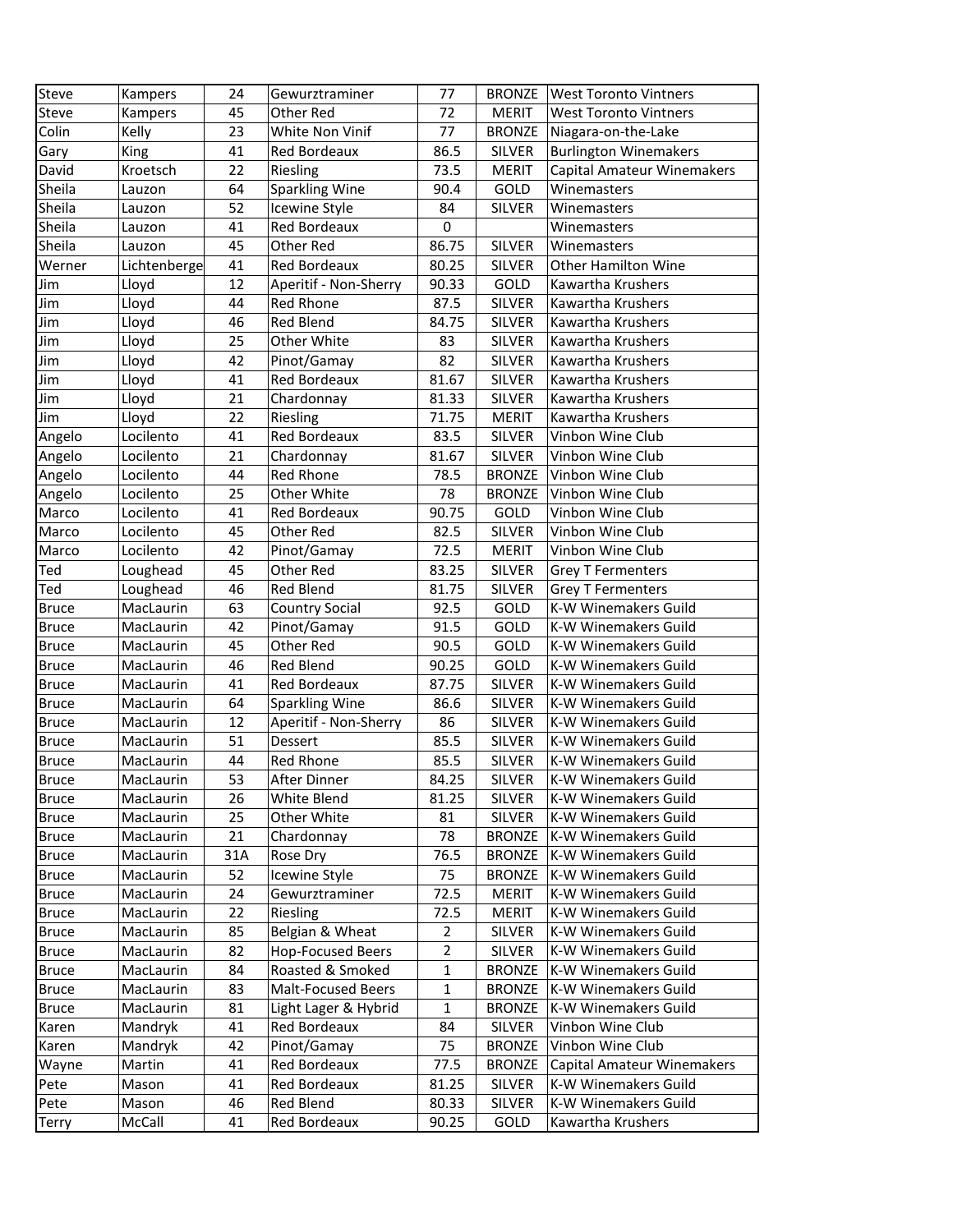| Burton        | McClelland | 45  | Other Red             | 91.25          | GOLD          | Kawartha Krushers           |
|---------------|------------|-----|-----------------------|----------------|---------------|-----------------------------|
| <b>Burton</b> | McClelland | 42  | Pinot/Gamay           | 87.5           | <b>SILVER</b> | Kawartha Krushers           |
| Burton        | McClelland | 53  | After Dinner          | 86.67          | <b>SILVER</b> | Kawartha Krushers           |
| <b>Burton</b> | McClelland | 23  | White Non Vinif       | 86.25          | <b>SILVER</b> | Kawartha Krushers           |
| Burton        | McClelland | 43  | Red Non Vinif         | 85.67          | <b>SILVER</b> | Kawartha Krushers           |
| Burton        | McClelland | 63  | <b>Country Social</b> | 85             | <b>SILVER</b> | Kawartha Krushers           |
| Burton        | McClelland | 46  | Red Blend             | 83.5           | <b>SILVER</b> | Kawartha Krushers           |
| Burton        | McClelland | 44  | Red Rhone             | 83.33          | <b>SILVER</b> | Kawartha Krushers           |
| Burton        | McClelland | 25  | Other White           | 81.5           | <b>SILVER</b> | <b>Kawartha Krushers</b>    |
| Burton        | McClelland | 64  | Sparkling Wine        | 81.4           | <b>SILVER</b> | Kawartha Krushers           |
| <b>Burton</b> | McClelland | 26  | White Blend           | 80             | <b>SILVER</b> | Kawartha Krushers           |
| <b>Burton</b> | McClelland | 24  | Gewurztraminer        | 70             | <b>MERIT</b>  | Kawartha Krushers           |
| <b>Burton</b> | McClelland | 84  | Roasted & Smoked      | $\overline{2}$ | <b>SILVER</b> | Kawartha Krushers           |
| Steve         | McDonald   | 53  | After Dinner          | 92.75          | GOLD          | K-W Winemakers Guild        |
| Steve         | McDonald   | 11  | Aperitif - Sherry     | 92.33          | GOLD          | K-W Winemakers Guild        |
| Steve         | McDonald   | 63  | <b>Country Social</b> | 91.25          | GOLD          | K-W Winemakers Guild        |
| Steve         | McDonald   | 41  | <b>Red Bordeaux</b>   | 91             | GOLD          | K-W Winemakers Guild        |
| Steve         | McDonald   | 31A | Rose Dry              | 90.75          | GOLD          | K-W Winemakers Guild        |
| Steve         | McDonald   | 52  | Icewine Style         | 90.75          | GOLD          | K-W Winemakers Guild        |
| Steve         | McDonald   | 44  | <b>Red Rhone</b>      | 90.25          | GOLD          | K-W Winemakers Guild        |
| Steve         | McDonald   | 24  | Gewurztraminer        | 87.25          | <b>SILVER</b> | K-W Winemakers Guild        |
| Steve         | McDonald   | 26  | White Blend           | 86.25          | <b>SILVER</b> | K-W Winemakers Guild        |
| Steve         | McDonald   | 25  | Other White           | 86.25          | <b>SILVER</b> | K-W Winemakers Guild        |
| Steve         | McDonald   | 62  | <b>Country Table</b>  | 86             | <b>SILVER</b> | K-W Winemakers Guild        |
| Steve         | McDonald   | 42  | Pinot/Gamay           | 85             | <b>SILVER</b> | K-W Winemakers Guild        |
| Steve         | McDonald   | 43  | Red Non Vinif         | 84             | <b>SILVER</b> | K-W Winemakers Guild        |
| Steve         | McDonald   | 61  | Social                | 83.67          | <b>SILVER</b> | K-W Winemakers Guild        |
| Steve         | McDonald   | 45  | Other Red             | 82.75          | <b>SILVER</b> | K-W Winemakers Guild        |
| Steve         | McDonald   | 46  | <b>Red Blend</b>      | 81.75          | <b>SILVER</b> | K-W Winemakers Guild        |
| Steve         | McDonald   | 51  | Dessert               | 81.33          | <b>SILVER</b> | K-W Winemakers Guild        |
| Steve         | McDonald   | 23  | White Non Vinif       | 80.75          | <b>SILVER</b> | K-W Winemakers Guild        |
| Steve         | McDonald   | 22  | Riesling              | 79.75          | <b>SILVER</b> | <b>K-W Winemakers Guild</b> |
| Steve         | McDonald   | 21  | Chardonnay            | 79             | <b>BRONZE</b> | K-W Winemakers Guild        |
| Steve         | McDonald   | 12  | Aperitif - Non-Sherry | 73.33          | <b>MERIT</b>  | <b>K-W Winemakers Guild</b> |
| Calvin        | McDougall  | 25  | Other White           | 76             | <b>BRONZE</b> | <b>Paris Winemakers</b>     |
| Calvin        | McDougall  | 31A | Rose Dry              | 66             |               | Paris Winemakers            |
| Calvin        | McDougall  | 62  | Country Table         | $\pmb{0}$      |               | Paris Winemakers            |
| Don           | Mcleod     | 43  | Red Non Vinif         | 82             | <b>SILVER</b> | Winemasters                 |
| Don           | McLeod     | 23  | White Non Vinif       | 78.75          | <b>BRONZE</b> | Winemasters                 |
| Don           | McLeod     | 12  | Aperitif - Non-Sherry | 68.33          |               | Winemasters                 |
| Don           | McLeod     | 22  | Riesling              | 0              |               | Winemasters                 |
| Don           | Mcleod     | 52  | Icewine Style         | 91             | GOLD          | Winemasters                 |
| Morley        | Mellen     | 53  | After Dinner          | 77.25          | <b>BRONZE</b> | The Cambridge Club          |
| Clark         | Meredith   | 41  | <b>Red Bordeaux</b>   | 91             | GOLD          | Niagara Vine-to-Wine        |
| Clark         | Meredith   | 23  | White Non Vinif       | 90.67          | GOLD          | Niagara Vine-to-Wine        |
| Clark         | Meredith   | 25  | Other White           | 84             | <b>SILVER</b> | Niagara Vine-to-Wine        |
| Clark         | Meredith   | 26  | White Blend           | 83.5           | <b>SILVER</b> | Niagara Vine-to-Wine        |
| Clark         | Meredith   | 24  | Gewurztraminer        | 83.5           | <b>SILVER</b> | Niagara Vine-to-Wine        |
| Clark         | Meredith   | 31A |                       | 83.25          | <b>SILVER</b> | Niagara Vine-to-Wine        |
| Clark         | Meredith   | 46  | Rose Dry<br>Red Blend | 83             | <b>SILVER</b> | Niagara Vine-to-Wine        |
| Clark         | Meredith   | 64  | <b>Sparkling Wine</b> | 81.75          | <b>SILVER</b> | Niagara Vine-to-Wine        |
| Clark         | Meredith   | 53  | After Dinner          | 81             | <b>SILVER</b> | Niagara Vine-to-Wine        |
| Clark         | Meredith   | 21  | Chardonnay            | 80.25          | SILVER        | Niagara Vine-to-Wine        |
| Clark         | Meredith   | 42  | Pinot/Gamay           | 72             | <b>MERIT</b>  | Niagara Vine-to-Wine        |
| Mark          | Millar     | 24  | Gewurztraminer        | 84             | SILVER        | Members at Large            |
|               |            |     |                       |                |               |                             |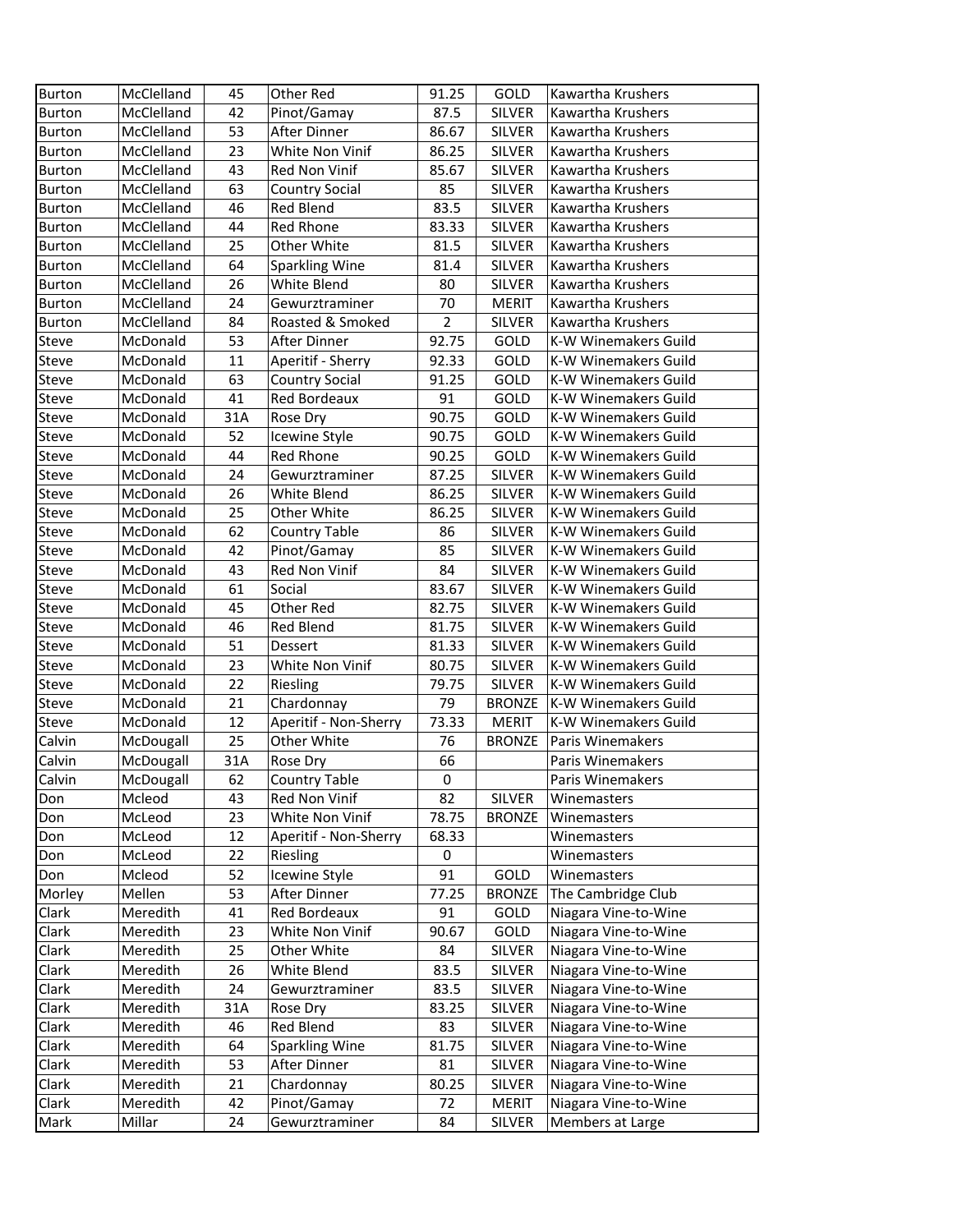| Mark         | Millar     | 41  | Red Bordeaux          | 81    | <b>SILVER</b> | Members at Large             |
|--------------|------------|-----|-----------------------|-------|---------------|------------------------------|
| Mark         | Millar     | 42  | Pinot/Gamay           | 79.25 | <b>BRONZE</b> | Members at Large             |
| Barry        | Mitchell   | 23  | White Non Vinif       | 69.75 | <b>MERIT</b>  | Kawartha Krushers            |
| Dan          | Montgomery | 22  | Riesling              | 87    | <b>SILVER</b> | The Corkscrew Society        |
| Dan          | Montgomery | 44  | Red Rhone             | 86    | <b>SILVER</b> | The Corkscrew Society        |
| Dan          | Montgomery | 42  | Pinot/Gamay           | 85.75 | <b>SILVER</b> | The Corkscrew Society        |
| Dan          | Montgomery | 62  | <b>Country Table</b>  | 81.25 | SILVER        | The Corkscrew Society        |
| Dan          | Montgomery | 41  | Red Bordeaux          | 81.25 | SILVER        | The Corkscrew Society        |
| Dan          | Montgomery | 25  | Other White           | 78.75 | <b>BRONZE</b> | The Corkscrew Society        |
| Tino         | Montopoli  | 41  | Red Bordeaux          | 87.75 | <b>SILVER</b> | Kawartha Krushers            |
| Tino         | Montopoli  | 21  | Chardonnay            | 83.5  | <b>SILVER</b> | Kawartha Krushers            |
| Tino         | Montopoli  | 52  | Icewine Style         | 83    | <b>SILVER</b> | Kawartha Krushers            |
| Tino         | Montopoli  | 46  | Red Blend             | 74.67 | <b>BRONZE</b> | Kawartha Krushers            |
| Ruthann      | Moore      | 63  | <b>Country Social</b> | 82    | SILVER        | The Cambridge Club           |
| Ruthann      | Moore      | 62  | <b>Country Table</b>  | 81.5  | <b>SILVER</b> | The Cambridge Club           |
| Ruthann      | Moore      | 25  | Other White           | 79    | <b>BRONZE</b> | The Cambridge Club           |
| Ken          | Morin      | 41  | Red Bordeaux          | 78.25 | <b>BRONZE</b> | Capital Amateur Winemakers   |
| Ken          | Morin      | 46  | Red Blend             | 77    | <b>BRONZE</b> | Capital Amateur Winemakers   |
| Ann          | Morris     | 41  | Red Bordeaux          | 85    | SILVER        | Press Agents Wine Club       |
| Philip       | Morris     | 21  | Chardonnay            | 84.33 | <b>SILVER</b> | Press Agents Wine Club       |
| Philip       | Morris     | 45  | Other Red             | 77.75 | <b>BRONZE</b> | Press Agents Wine Club       |
| Philip       | Morris     | 22  | Riesling              | 73    | <b>MERIT</b>  | Press Agents Wine Club       |
| Philip       | Morris     | 42  | Pinot/Gamay           | 72    | <b>MERIT</b>  | Press Agents Wine Club       |
| Philip       | Morris     | 41  | Red Bordeaux          | 71.33 | <b>MERIT</b>  | Press Agents Wine Club       |
| Don          | Osmond     | 51  | Dessert               | 81    | <b>SILVER</b> | Georgetown Vintners          |
| Don          | Osmond     | 41  | Red Bordeaux          | 77.67 | <b>BRONZE</b> | Georgetown Vintners          |
| Dan          | Ostler     | 31A | Rose Dry              | 82.25 | <b>SILVER</b> | Pickering Wine Guild         |
| Dan          | Ostler     | 22  | Riesling              | 79    | <b>BRONZE</b> | Pickering Wine Guild         |
| Dan          | Ostler     | 45  | Other Red             | 77.75 | <b>BRONZE</b> | Pickering Wine Guild         |
| Dan          | Ostler     | 46  | Red Blend             | 77.25 | <b>BRONZE</b> | Pickering Wine Guild         |
| Dan          | Ostler     | 41  | Red Bordeaux          | 76.75 | <b>BRONZE</b> | Pickering Wine Guild         |
| Dan          | Ostler     | 23  | White Non Vinif       | 74    | <b>MERIT</b>  | Pickering Wine Guild         |
| Dan          | Ostler     | 24  | Gewurztraminer        | 72.25 | <b>MERIT</b>  | Pickering Wine Guild         |
|              |            | 45  | Other Red             | 81    | SILVER        | <b>West Toronto Vintners</b> |
| Greg<br>Greg | Paget      | 42  | Pinot/Gamay           | 78.5  | <b>BRONZE</b> | <b>West Toronto Vintners</b> |
| Greg         | Paget      | 46  | Red Blend             | 75.5  | <b>BRONZE</b> | <b>West Toronto Vintners</b> |
|              | Paget      | 21  |                       |       |               |                              |
| Greg         | Paget      |     | Chardonnay            | 72.33 | MERIT         | <b>West Toronto Vintners</b> |
| Greg         | Paget      | 41  | Red Bordeaux          | 68.75 |               | <b>West Toronto Vintners</b> |
| Don          | Panagapka  | 26  | White Blend           | 89.75 | GOLD          | <b>K-W Winemakers Guild</b>  |
| Don          | Panagapka  | 41  | Red Bordeaux          | 86.25 | <b>SILVER</b> | K-W Winemakers Guild         |
| Don          | Panagapka  | 11  | Aperitif - Sherry     | 85.67 | <b>SILVER</b> | K-W Winemakers Guild         |
| Don          | Panagapka  | 31A | Rose Dry              | 85.2  | <b>SILVER</b> | K-W Winemakers Guild         |
| Don          | Panagapka  | 46  | <b>Red Blend</b>      | 83.25 | <b>SILVER</b> | K-W Winemakers Guild         |
| Don          | Panagapka  | 53  | After Dinner          | 83    | <b>SILVER</b> | <b>K-W Winemakers Guild</b>  |
| Don          | Panagapka  | 21  | Chardonnay            | 82    | <b>SILVER</b> | K-W Winemakers Guild         |
| Don          | Panagapka  | 61  | Social                | 81    | <b>SILVER</b> | <b>K-W Winemakers Guild</b>  |
| Don          | Panagapka  | 44  | Red Rhone             | 81    | <b>SILVER</b> | K-W Winemakers Guild         |
| Don          | Panagapka  | 12  | Aperitif - Non-Sherry | 80.67 | <b>SILVER</b> | K-W Winemakers Guild         |
| Don          | Panagapka  | 22  | Riesling              | 79.75 | <b>SILVER</b> | K-W Winemakers Guild         |
| Don          | Panagapka  | 52  | Icewine Style         | 79.5  | <b>SILVER</b> | K-W Winemakers Guild         |
| Don          | Panagapka  | 45  | Other Red             | 78.25 | <b>BRONZE</b> | K-W Winemakers Guild         |
| Don          | Panagapka  | 43  | Red Non Vinif         | 78    | <b>BRONZE</b> | K-W Winemakers Guild         |
| Don          | Panagapka  | 63  | <b>Country Social</b> | 77.2  | <b>BRONZE</b> | K-W Winemakers Guild         |
| Don          | Panagapka  | 25  | Other White           | 72.25 | <b>MERIT</b>  | K-W Winemakers Guild         |
| Don          | Panagapka  | 24  | Gewurztraminer        | 71.75 | <b>MERIT</b>  | K-W Winemakers Guild         |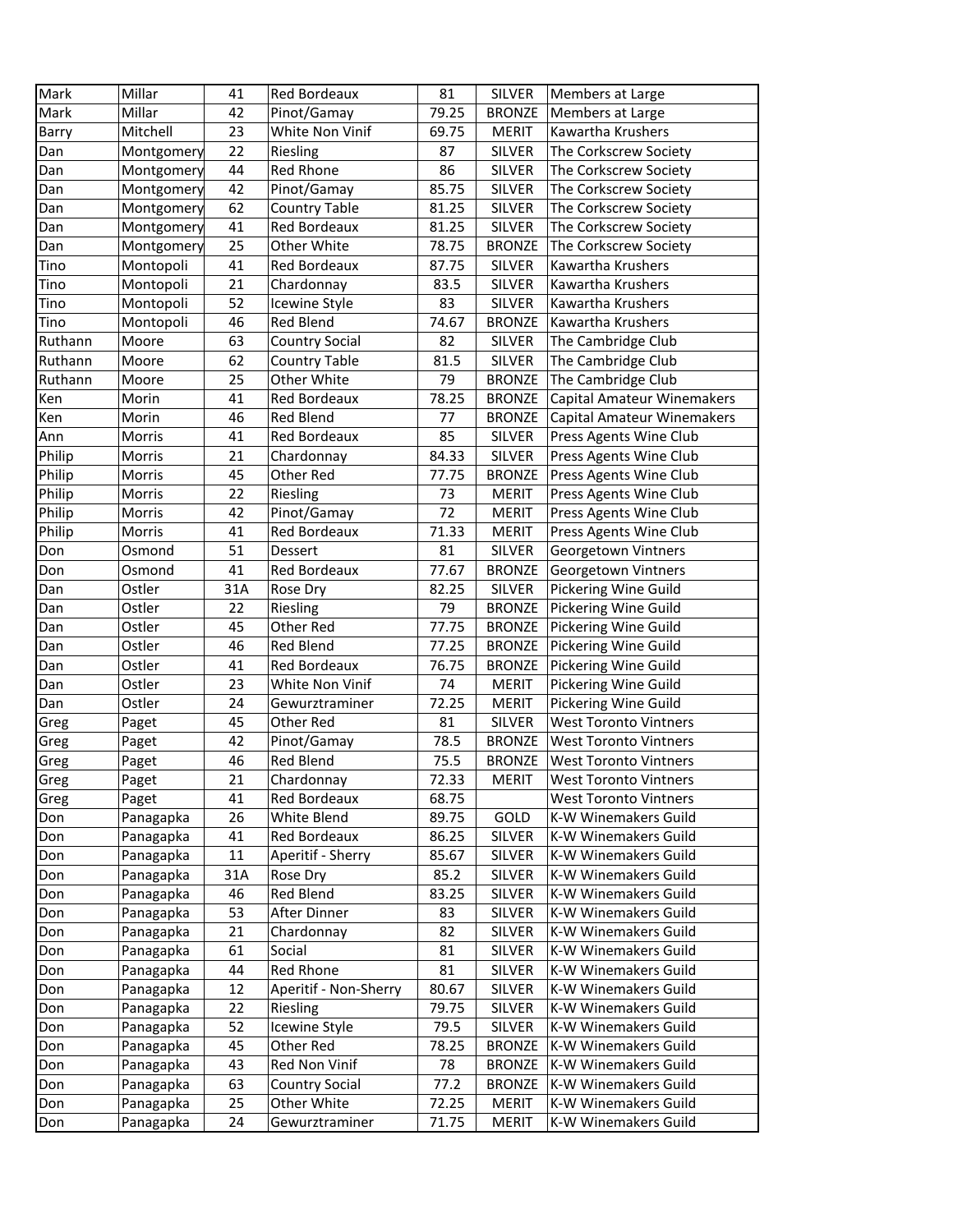| Don     | Panagapka | 64  | <b>Sparkling Wine</b>     | 70.2           | <b>MERIT</b>  | K-W Winemakers Guild              |
|---------|-----------|-----|---------------------------|----------------|---------------|-----------------------------------|
| Don     | Panagapka | 51  | Dessert                   | 0              |               | K-W Winemakers Guild              |
| Ross    | Partridge | 45  | Other Red                 | 78.25          | <b>BRONZE</b> | <b>Central Toronto Wine</b>       |
| Doug    | Patchett  | 41  | Red Bordeaux              | 80.5           | <b>SILVER</b> | <b>Burlington Winemakers</b>      |
| Doug    | Patchett  | 24  | Gewurztraminer            | 72.75          | <b>MERIT</b>  | <b>Burlington Winemakers</b>      |
| Doug    | Patchett  | 21  | Chardonnay                | 70.33          | <b>MERIT</b>  | <b>Burlington Winemakers</b>      |
| Sandra  | Payne     | 45  | Other Red                 | 74.5           | <b>BRONZE</b> | Paris Winemakers                  |
| Bill    | Peters    | 63  | <b>Country Social</b>     | 89.75          | GOLD          | Niagara Vine-to-Wine              |
| Bill    | Peters    | 22  | Riesling                  | 84.5           | <b>SILVER</b> | Niagara Vine-to-Wine              |
| Bill    | Peters    | 53  | After Dinner              | 83             | <b>SILVER</b> | Niagara Vine-to-Wine              |
| Bill    | Peters    | 44  | Red Rhone                 | 78.67          | <b>BRONZE</b> | Niagara Vine-to-Wine              |
| Bill    | Peters    | 41  | <b>Red Bordeaux</b>       | 77.75          | <b>BRONZE</b> | Niagara Vine-to-Wine              |
| John    | Peters    | 41  | Red Bordeaux              | 75.25          | <b>BRONZE</b> | <b>West Toronto Vintners</b>      |
| Michael | Petric    | 25  | Other White               | 87             | <b>SILVER</b> | <b>Brampton Winemakers</b>        |
| Michael | Petric    | 41  | Red Bordeaux              | 83             | <b>SILVER</b> | <b>Brampton Winemakers</b>        |
| Peter   | Philpott  | 44  | <b>Red Rhone</b>          | 73             | <b>MERIT</b>  | Georgetown Vintners               |
| Peter   | Philpott  | 24  | Gewurztraminer            | 72.25          | <b>MERIT</b>  | Georgetown Vintners               |
| Patti   | Polfuss   | 31B | Rose Off Dry              | 80.4           | <b>SILVER</b> | The Corkscrew Society             |
| Patti   | Polfuss   | 45  | Other Red                 | 78             | <b>BRONZE</b> | The Corkscrew Society             |
| Patti   | Polfuss   | 26  | White Blend               | 77             | <b>BRONZE</b> | The Corkscrew Society             |
| Patti   | Polfuss   | 11  | Aperitif - Sherry         | 73.67          | <b>MERIT</b>  | The Corkscrew Society             |
| Patti   | Polfuss   | 25  | Other White               | 72.75          | <b>MERIT</b>  | The Corkscrew Society             |
| Patti   | Polfuss   | 24  | Gewurztraminer            | 71.25          | <b>MERIT</b>  |                                   |
|         |           |     |                           |                |               | The Corkscrew Society             |
| Patti   | Polfuss   | 41  | <b>Red Bordeaux</b>       | 85.5           | <b>SILVER</b> | The Corkscrew Society             |
| Patti   | Polfuss   | 51  | Dessert                   | 74.75          | <b>BRONZE</b> | The Corkscrew Society             |
| Patti   | Polfuss   | 63  | <b>Country Social</b>     | 0              |               | The Corkscrew Society             |
| Patti   | Polfuss   | 46  | Red Blend                 | 0              |               | The Corkscrew Society             |
| Dave    | Powell    | 46  | Red Blend                 | $\mathbf 0$    |               | Winemasters                       |
| Mervin  | Quast     | 53  | After Dinner              | 90.67          | GOLD          | Capital Amateur Winemakers        |
| Mervin  | Quast     | 64  | <b>Sparkling Wine</b>     | 87.6           | <b>SILVER</b> | Capital Amateur Winemakers        |
| Mervin  | Quast     | 25  | Other White               | 87.25          | <b>SILVER</b> | Capital Amateur Winemakers        |
| Mervin  | Quast     | 31B | Rose Off Dry              | 84.8           | <b>SILVER</b> | Capital Amateur Winemakers        |
| Mervin  | Quast     | 11  | Aperitif - Sherry         | 83.33          | <b>SILVER</b> | <b>Capital Amateur Winemakers</b> |
| Mervin  | Quast     | 22  | Riesling                  | 83.25          | <b>SILVER</b> | Capital Amateur Winemakers        |
| Mervin  | Quast     | 24  | Gewurztraminer            | 81.5           | <b>SILVER</b> | <b>Capital Amateur Winemakers</b> |
| Mervin  | Quast     | 12  | Aperitif - Non-Sherry     | 72             | <b>MERIT</b>  | <b>Capital Amateur Winemakers</b> |
| Mervin  | Quast     | 85  | Belgian & Wheat           | $\mathsf 3$    | GOLD          | <b>Capital Amateur Winemakers</b> |
| Mervin  | Quast     | 84  | Roasted & Smoked          | 3              | GOLD          | Capital Amateur Winemakers        |
| Mervin  | Quast     | 82  | Hop-Focused Beers         | $\overline{2}$ | <b>SILVER</b> | Capital Amateur Winemakers        |
| Mervin  | Quast     | 81  | Light Lager & Hybrid      | 2              | <b>SILVER</b> | Capital Amateur Winemakers        |
| Mervin  | Quast     | 83  | <b>Malt-Focused Beers</b> | $\mathbf{1}$   | <b>BRONZE</b> | <b>Capital Amateur Winemakers</b> |
| Steven  | Quast     | 26  | White Blend               | 90.5           | GOLD          | Capital Amateur Winemakers        |
| Steven  | Quast     | 31B | Rose Off Dry              | 83.4           | SILVER        | Capital Amateur Winemakers        |
| Steven  | Quast     | 63  | <b>Country Social</b>     | 83.25          | <b>SILVER</b> | Capital Amateur Winemakers        |
| Steven  | Quast     | 24  | Gewurztraminer            | 80.5           | <b>SILVER</b> | Capital Amateur Winemakers        |
| Steven  | Quast     | 22  | Riesling                  | 72.75          | <b>MERIT</b>  | Capital Amateur Winemakers        |
| Steven  | Quast     | 85  | Belgian & Wheat           | $\overline{2}$ | <b>SILVER</b> | Capital Amateur Winemakers        |
| Steven  | Quast     | 83  | Malt-Focused Beers        | $\overline{2}$ | <b>SILVER</b> | Capital Amateur Winemakers        |
| Steven  | Quast     | 81  | Light Lager & Hybrid      | $\overline{2}$ | <b>SILVER</b> | Capital Amateur Winemakers        |
| Steven  | Quast     | 84  | Roasted & Smoked          | 1              | <b>BRONZE</b> | Capital Amateur Winemakers        |
| Steven  | Quast     | 82  | <b>Hop-Focused Beers</b>  | $\mathbf{1}$   | <b>BRONZE</b> | Capital Amateur Winemakers        |
| Bernie  | Range     | 46  | Red Blend                 | 80             | SILVER        | <b>Grey T Fermenters</b>          |
| Bernie  | Range     | 62  | <b>Country Table</b>      | 78.5           | <b>BRONZE</b> | <b>Grey T Fermenters</b>          |
| Bernie  | Range     | 25  | Other White               | 78.5           | <b>BRONZE</b> | <b>Grey T Fermenters</b>          |
| Bernie  | Range     | 44  | Red Rhone                 | 77.5           | <b>BRONZE</b> | <b>Grey T Fermenters</b>          |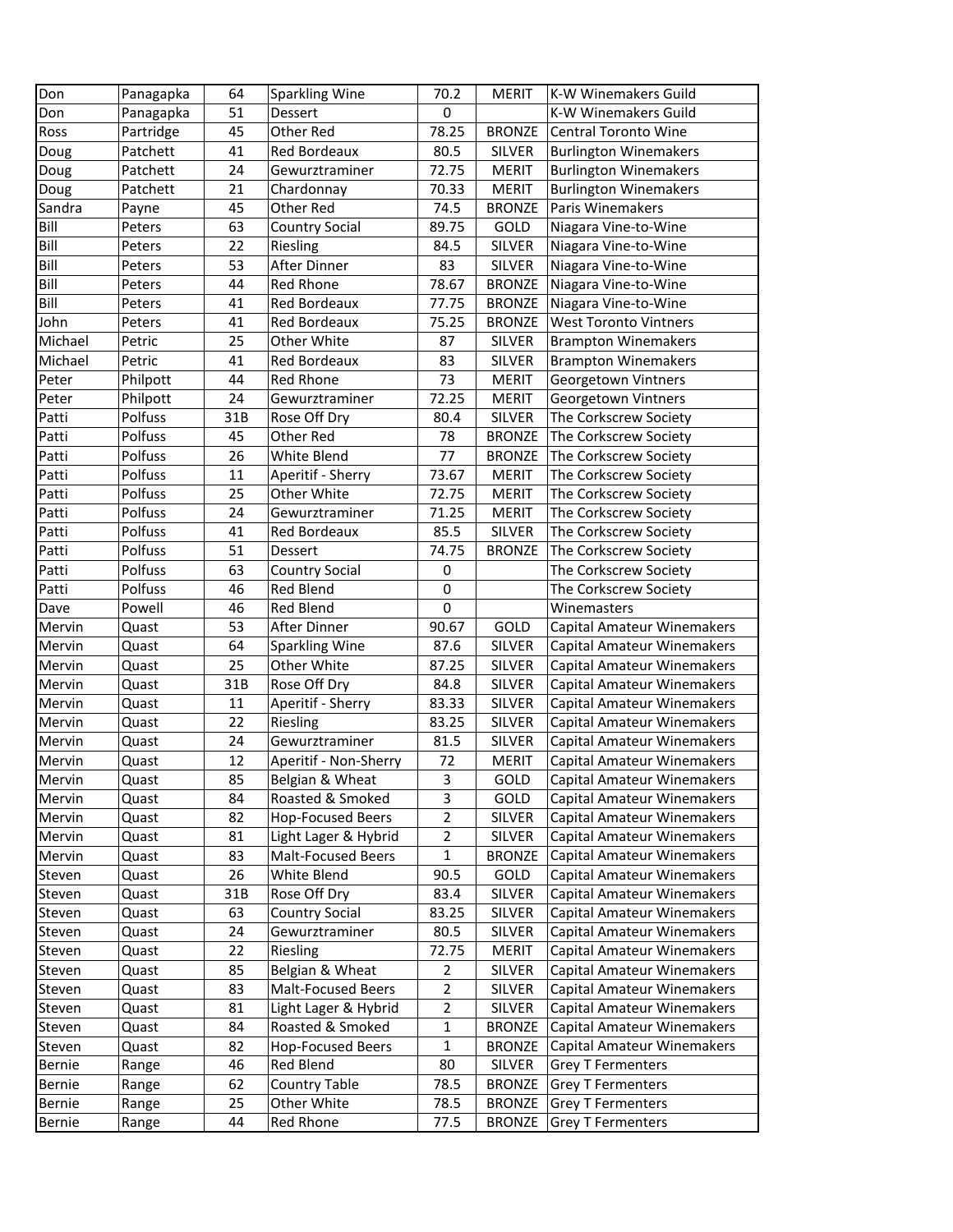| Bernie      | Range    | 31B | Rose Off Dry              | $\mathbf 0$    |               | <b>Grey T Fermenters</b>       |
|-------------|----------|-----|---------------------------|----------------|---------------|--------------------------------|
| Jack        | Reichman | 45  | Other Red                 | 76.67          | <b>BRONZE</b> | Aurora Wine Circle             |
| Rick        | Reycraft | 43  | Red Non Vinif             | 78.25          | BRONZE        | <b>Burlington Winemakers</b>   |
| Rick        | Reycraft | 46  | Red Blend                 | 75             | <b>BRONZE</b> | <b>Burlington Winemakers</b>   |
| Rick        | Reycraft | 23  | White Non Vinif           | 74.5           | <b>BRONZE</b> | <b>Burlington Winemakers</b>   |
| Rick        | Reycraft | 24  | Gewurztraminer            | 73             | <b>MERIT</b>  | <b>Burlington Winemakers</b>   |
| Rick        | Reycraft | 42  | Pinot/Gamay               | 0              |               | <b>Burlington Winemakers</b>   |
| Rick        | Reycraft | 25  | Other White               | $\mathbf 0$    |               | <b>Burlington Winemakers</b>   |
| Carlos      | Ricalde  | 41  | Red Bordeaux              | 80.75          | <b>SILVER</b> | Pickering Wine Guild           |
| Carlos      | Ricalde  | 21  | Chardonnay                | 78             | <b>BRONZE</b> | Pickering Wine Guild           |
| Bert        | Richards | 63  | <b>Country Social</b>     | 90.25          | GOLD          | <b>Other Hamilton Wine</b>     |
| Bert        | Richards | 44  | Red Rhone                 | 82.25          | <b>SILVER</b> | <b>Other Hamilton Wine</b>     |
| Bert        | Richards | 41  | Red Bordeaux              | 81             | SILVER        | <b>Other Hamilton Wine</b>     |
| Bert        | Richards | 31A | Rose Dry                  | 72.5           | <b>MERIT</b>  | Other Hamilton Wine Club       |
| Bert        | Richards | 24  | Gewurztraminer            | 67.5           |               | <b>Other Hamilton Wine</b>     |
| John        | Romaniuk | 46  | Red Blend                 | 83.75          | <b>SILVER</b> | Aurora Wine Circle             |
| John        | Romaniuk | 31B | Rose Off Dry              | 82.4           | <b>SILVER</b> | Aurora Wine Circle             |
| John        | Romaniuk | 45  | Other Red                 | 77.75          | <b>BRONZE</b> | Aurora Wine Circle             |
| John        | Romaniuk | 22  | Riesling                  | 75.25          | <b>BRONZE</b> | Aurora Wine Circle             |
| Jarmo       | Saari    | 43  | Red Non Vinif             | 80             | <b>SILVER</b> | Growwine                       |
|             |          | 62  |                           |                |               | Growwine                       |
| Jarmo       | Saari    |     | <b>Country Table</b>      | 77.75          | <b>BRONZE</b> | London Wine Pros               |
| Tony        | Saddy    | 12  | Aperitif - Non-Sherry     | 69.33          |               |                                |
| Jean-Pierre | Schoch   | 41  | <b>Red Bordeaux</b>       | 82.75          | <b>SILVER</b> | The Corkscrew Society          |
| Jean-Pierre | Schoch   | 25  | Other White               | 82             | <b>SILVER</b> | The Corkscrew Society          |
| Ray         | Shier    | 41  | Red Bordeaux              | 92.5           | GOLD          | Georgetown Vintners            |
| Ray         | Shier    | 21  | Chardonnay                | 83             | <b>SILVER</b> | Georgetown Vintners            |
| Ray         | Shier    | 23  | White Non Vinif           | 82.25          | <b>SILVER</b> | Georgetown Vintners            |
| Ray         | Shier    | 44  | <b>Red Rhone</b>          | 81.5           | <b>SILVER</b> | Georgetown Vintners            |
| Ray         | Shier    | 25  | Other White               | 79             | <b>BRONZE</b> | Georgetown Vintners            |
| Ray         | Shier    | 22  | Riesling                  | 74             | <b>MERIT</b>  | Georgetown Vintners            |
| lan         | Short    | 41  | Red Bordeaux              | 78.75          | <b>BRONZE</b> | <b>Humber Valley Vintners</b>  |
| lan         | Short    | 44  | <b>Red Rhone</b>          | 75.5           | <b>BRONZE</b> | <b>Humber Valley Vintners</b>  |
| Greg        | Simpson  | 83  | <b>Malt-Focused Beers</b> | $\mathbf{1}$   | <b>BRONZE</b> | <b>Central Toronto Wine</b>    |
| Steve       | Skelly   | 25  | Other White               | 91             | GOLD          | <b>Scarborough Wine Makers</b> |
| Steve       | Skelly   | 24  | Gewurztraminer            | 87.25          | <b>SILVER</b> | <b>Scarborough Wine Makers</b> |
| Steve       | Skelly   | 23  | White Non Vinif           | 87.25          | <b>SILVER</b> | <b>Scarborough Wine Makers</b> |
| Steve       | Skelly   | 61  | Social                    | 86.75          | SILVER        | Scarborough Wine Makers        |
| Steve       | Skelly   | 62  | <b>Country Table</b>      | 86.67          | <b>SILVER</b> | <b>Scarborough Wine Makers</b> |
| Steve       | Skelly   | 22  | Riesling                  | 84.25          | <b>SILVER</b> | <b>Scarborough Wine Makers</b> |
| Steve       | Skelly   | 21  | Chardonnay                | 83.33          | <b>SILVER</b> | <b>Scarborough Wine Makers</b> |
| Steve       | Skelly   | 63  | <b>Country Social</b>     | 81.6           | SILVER        | <b>Scarborough Wine Makers</b> |
| Steve       | Skelly   | 31A | Rose Dry                  | 81.4           | SILVER        | <b>Scarborough Wine Makers</b> |
| Steve       | Skelly   | 41  | Red Bordeaux              | 80.5           | <b>SILVER</b> | <b>Scarborough Wine Makers</b> |
| Steve       | Skelly   | 44  | Red Rhone                 | 80.33          | SILVER        | <b>Scarborough Wine Makers</b> |
| Steve       | Skelly   | 51  | Dessert                   | 79.75          | SILVER        | <b>Scarborough Wine Makers</b> |
| Steve       | Skelly   | 26  | White Blend               | 77.5           | <b>BRONZE</b> | <b>Scarborough Wine Makers</b> |
| Steve       | Skelly   | 46  | Red Blend                 | 75.75          | <b>BRONZE</b> | <b>Scarborough Wine Makers</b> |
| Doug        | Sloane   | 45  | Other Red                 | 86             | <b>SILVER</b> | Prince Edward County           |
| Doug        | Sloane   | 53  | After Dinner              | 84.33          | <b>SILVER</b> | <b>Prince Edward County</b>    |
| Doug        | Sloane   | 41  | Red Bordeaux              | 83.75          | SILVER        | Prince Edward County           |
| Doug        | Sloane   | 44  | Red Rhone                 | 83.5           | SILVER        | Prince Edward County           |
| Doug        | Sloane   | 63  | <b>Country Social</b>     | 79             | <b>BRONZE</b> | <b>Prince Edward County</b>    |
| Doug        | Sloane   | 31B | Rose Off Dry              | 77.6           | <b>BRONZE</b> | Prince Edward County           |
| Doug        | Sloane   | 82  | <b>Hop-Focused Beers</b>  | $\overline{2}$ | SILVER        | Prince Edward County           |
| Doug        | Sloane   | 84  | Roasted & Smoked          | $\mathbf{1}$   | <b>BRONZE</b> | <b>Prince Edward County</b>    |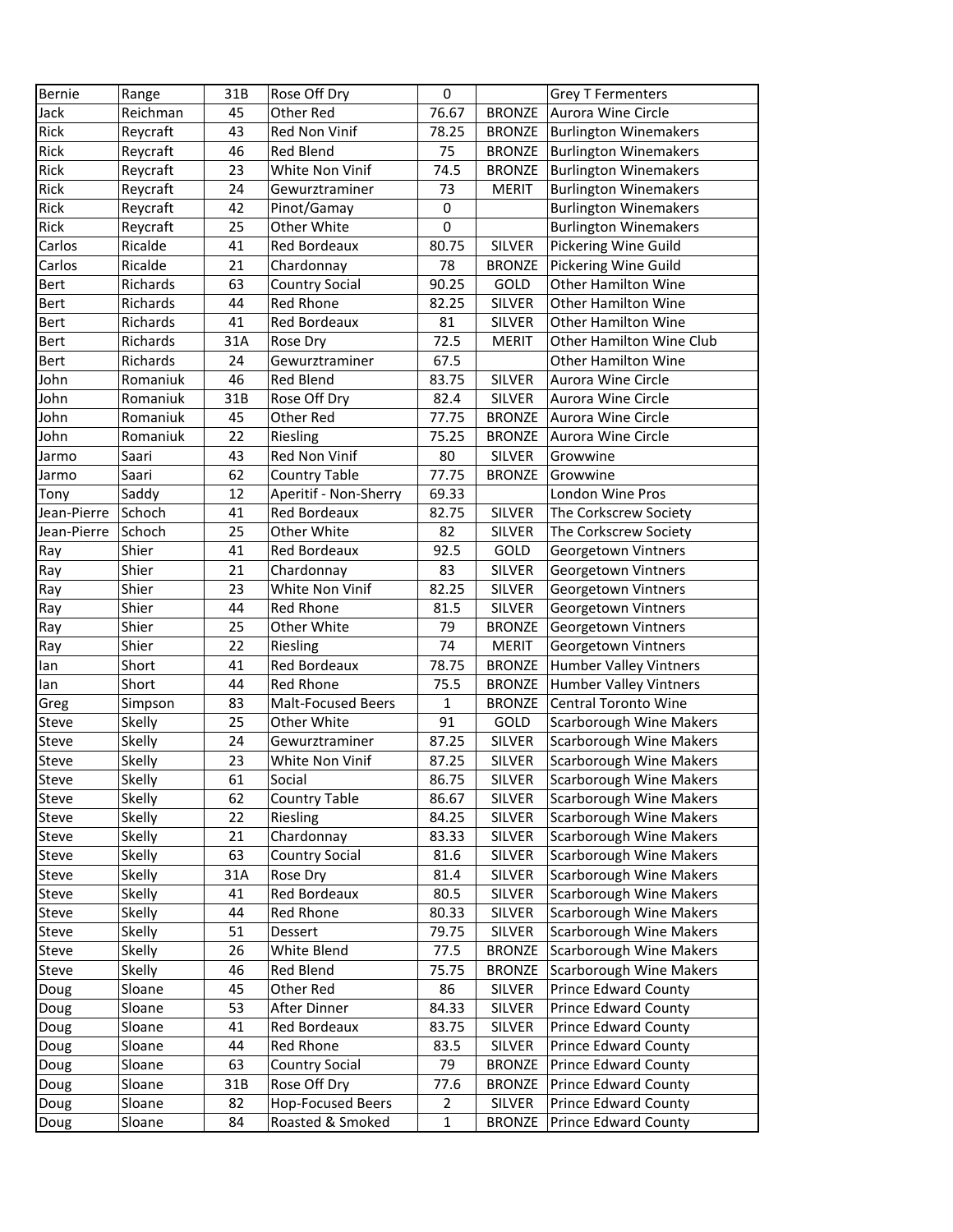| <b>Bruce</b> | Smith         | 44  | Red Rhone                 | 81.75          | SILVER        | Niagara-on-the-Lake          |
|--------------|---------------|-----|---------------------------|----------------|---------------|------------------------------|
| <b>Bruce</b> | Smith         | 41  | Red Bordeaux              | 75.75          | <b>BRONZE</b> | Niagara-on-the-Lake          |
| <b>Bruce</b> | Smith         | 23  | White Non Vinif           | 68             |               | Niagara-on-the-Lake          |
| <b>Bruce</b> | Smith         | 25  | Other White               | $\pmb{0}$      |               | Niagara-on-the-Lake          |
| Ken          | Snider        | 21  | Chardonnay                | 77             | <b>BRONZE</b> | <b>Burlington Winemakers</b> |
| Ken          | Snider        | 41  | <b>Red Bordeaux</b>       | 75.5           | <b>BRONZE</b> | <b>Burlington Winemakers</b> |
| Ken          | Snider        | 22  | Riesling                  | 73             | <b>MERIT</b>  | <b>Burlington Winemakers</b> |
| Ken          | Snider        | 24  | Gewurztraminer            | 70.5           | <b>MERIT</b>  | <b>Burlington Winemakers</b> |
| Ken          | Snider        | 25  | Other White               | $\pmb{0}$      |               | <b>Burlington Winemakers</b> |
| Ken          | Snider        | 26  | White Blend               | 78.67          | <b>BRONZE</b> | <b>Burlington Winemakers</b> |
| Bob          | Stalder       | 21  | Chardonnay                | 83             | <b>SILVER</b> | The Corkscrew Society        |
| Bob          | Stalder       | 64  | <b>Sparkling Wine</b>     | 77             | <b>BRONZE</b> | The Corkscrew Society        |
| Christa      | Stehle        | 42  | Pinot/Gamay               | 84.25          | <b>SILVER</b> | <b>Brampton Winemakers</b>   |
| Christa      | Stehle        | 23  | White Non Vinif           | 74             | <b>MERIT</b>  | <b>Brampton Winemakers</b>   |
| Dan          | Stevenson     | 51  | Dessert                   | 90.75          | GOLD          | Niagara Vine-to-Wine         |
| Dan          | Stevenson     | 11  | Aperitif - Sherry         | 88             | <b>SILVER</b> | Niagara Vine-to-Wine         |
| Dan          | Stevenson     | 25  | Other White               | 86.25          | SILVER        | Niagara Vine-to-Wine         |
| Dan          | Stevenson     | 63  | <b>Country Social</b>     | 84.5           | <b>SILVER</b> | Niagara Vine-to-Wine         |
| Dan          | Stevenson     | 61  | Social                    | 84.5           | <b>SILVER</b> | Niagara Vine-to-Wine         |
| Dan          | Stevenson     | 53  | After Dinner              | 83.25          | <b>SILVER</b> | Niagara Vine-to-Wine         |
| Dan          | Stevenson     | 26  | White Blend               | 83.25          | <b>SILVER</b> | Niagara Vine-to-Wine         |
| Dan          | Stevenson     | 41  | Red Bordeaux              | 82.25          | <b>SILVER</b> | Niagara Vine-to-Wine         |
| Dan          | Stevenson     | 23  | White Non Vinif           | 82.25          | <b>SILVER</b> | Niagara Vine-to-Wine         |
| Dan          | Stevenson     | 22  | Riesling                  | 80.25          | <b>SILVER</b> | Niagara Vine-to-Wine         |
| Dan          | Stevenson     | 43  | Red Non Vinif             | 80             | <b>SILVER</b> | Niagara Vine-to-Wine         |
| Dan          | Stevenson     | 31A | Rose Dry                  | 79.5           | <b>SILVER</b> | Niagara Vine-to-Wine         |
| Dan          | Stevenson     | 62  | <b>Country Table</b>      | 79.25          | <b>BRONZE</b> | Niagara Vine-to-Wine         |
| Dan          | Stevenson     | 24  | Gewurztraminer            | 77.5           | <b>BRONZE</b> | Niagara Vine-to-Wine         |
| Dan          | Stevenson     | 12  | Aperitif - Non-Sherry     | 75.67          | <b>BRONZE</b> | Niagara Vine-to-Wine         |
| Dan          | Stevenson     | 21  | Chardonnay                | 73.33          | <b>MERIT</b>  | Niagara Vine-to-Wine         |
| Dan          | Stevenson     | 45  | Other Red                 | 68             |               | Niagara Vine-to-Wine         |
| Angelo       | Stillo        | 41  | Red Bordeaux              | 81.75          | <b>SILVER</b> | <b>Brampton Winemakers</b>   |
| Angelo       | Stillo        | 63  | <b>Country Social</b>     | 70             | <b>MERIT</b>  | <b>Brampton Winemakers</b>   |
| John         | Surmachynsk   | 41  | Red Bordeaux              | 77             | <b>BRONZE</b> | Press Agents Wine Club       |
| John         | Surmachynsk   | 44  | <b>Red Rhone</b>          | 76.67          | <b>BRONZE</b> | Press Agents Wine Club       |
| David        | Sykes         | 21  | Chardonnay                | 85.5           | <b>SILVER</b> | K-W Winemakers Guild         |
| David        | Sykes         | 85  | Belgian & Wheat           | $\overline{2}$ | SILVER        | K-W Winemakers Guild         |
| David        | Sykes         | 82  | <b>Hop-Focused Beers</b>  | $\overline{2}$ | <b>SILVER</b> | K-W Winemakers Guild         |
| David        | Sykes         | 81  | Light Lager & Hybrid      | $\overline{2}$ | <b>SILVER</b> | K-W Winemakers Guild         |
| David        | Sykes         | 84  | Roasted & Smoked          | $\mathbf{1}$   | <b>BRONZE</b> | K-W Winemakers Guild         |
| David        | Sykes         | 83  | <b>Malt-Focused Beers</b> | $\mathbf{1}$   | <b>BRONZE</b> | K-W Winemakers Guild         |
| Len          | Sylvester     | 53  | After Dinner              | 90.67          | GOLD          | Members at Large             |
| Len          | Sylvester     | 31B | Rose Off Dry              | 71             | <b>MERIT</b>  | Members at Large             |
| Herb         | Taylor        | 22  | Riesling                  | 74             | <b>MERIT</b>  | South Coast Wine Club        |
| Herb         | Taylor        | 41  | Red Bordeaux              | 71.5           | <b>MERIT</b>  | South Coast Wine Club        |
| Emile        | Thibault      | 62  | <b>Country Table</b>      | 92.5           | GOLD          | St. Thomas Grapebusters      |
| Emile        | Thibault      | 52  | Icewine Style             | 84.25          | <b>SILVER</b> | St. Thomas Grapebusters      |
| Emile        | Thibault      | 42  | Pinot/Gamay               | 84             | <b>SILVER</b> | St. Thomas Grapebusters      |
| Emile        | Thibault      | 44  | Red Rhone                 | 82.25          | <b>SILVER</b> | St. Thomas Grapebusters      |
| Emile        | Thibault      | 21  | Chardonnay                | 80             | SILVER        | St. Thomas Grapebusters      |
| Emile        | Thibault      | 53  | After Dinner              | 78             | <b>BRONZE</b> | St. Thomas Grapebusters      |
| Emile        | Thibault      | 45  | Other Red                 | 77             | <b>BRONZE</b> | St. Thomas Grapebusters      |
| Emile        | Thibault      | 51  | Dessert                   | 75.75          | <b>BRONZE</b> | St. Thomas Grapebusters      |
| Emile        | Thibault      | 43  | Red Non Vinif             | 72.5           | <b>MERIT</b>  | St. Thomas Grapebusters      |
| Emile/Gord   | Thibault/Clar | 64  | <b>Sparkling Wine</b>     | 78             | <b>BRONZE</b> | St. Thomas Grapebusters      |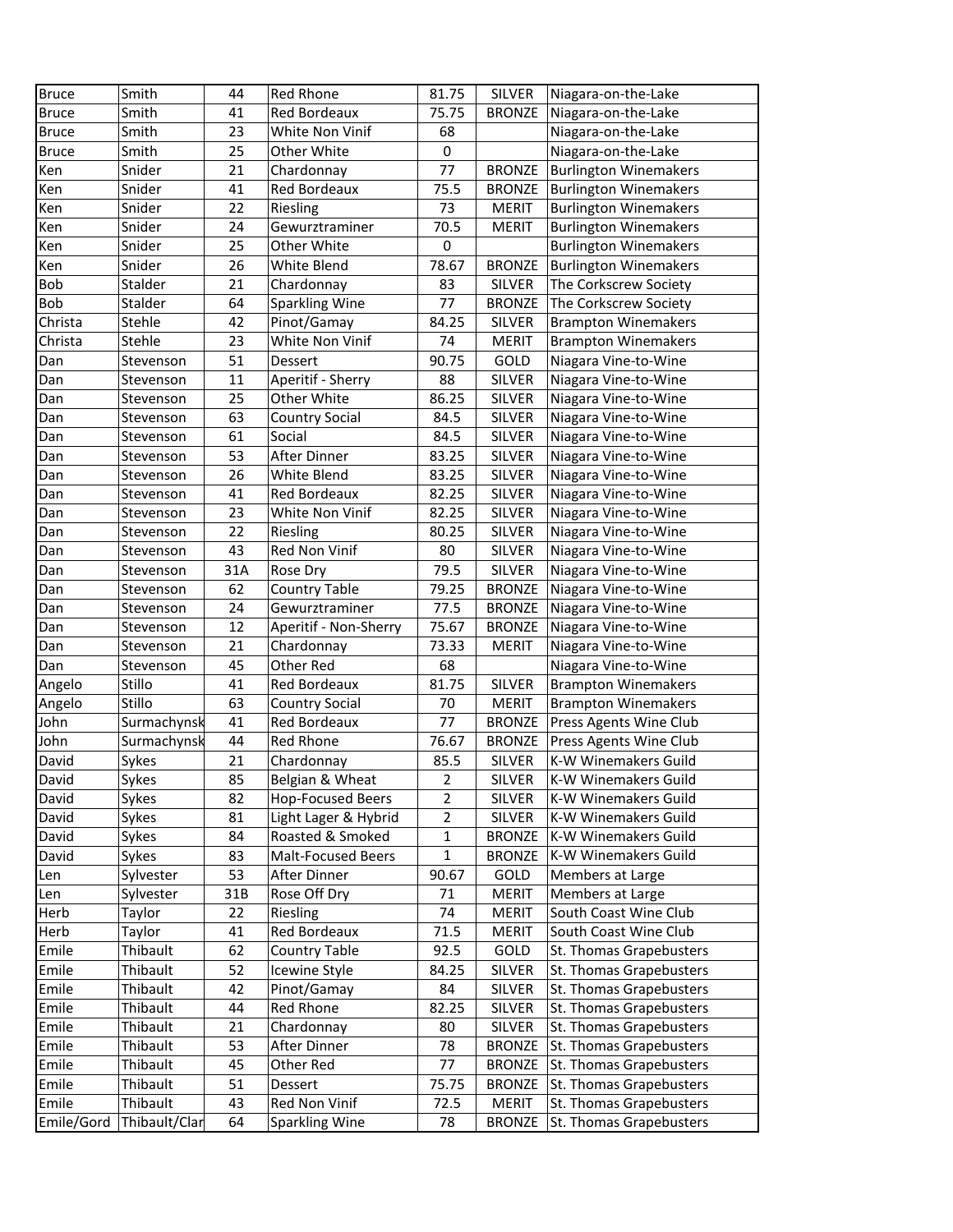| Bill   | Thornton   | 12  | Aperitif - Non-Sherry    | 95.33          | GOLD          | St. Thomas Grapebusters    |
|--------|------------|-----|--------------------------|----------------|---------------|----------------------------|
| Bill   | Thornton   | 64  | <b>Sparkling Wine</b>    | 92.4           | GOLD          | St. Thomas Grapebusters    |
| Bill   | Thornton   | 51  | <b>Dessert</b>           | 91.5           | GOLD          | St. Thomas Grapebusters    |
| Bill   | Thornton   | 43  | Red Non Vinif            | 87.5           | <b>SILVER</b> | St. Thomas Grapebusters    |
| Bill   | Thornton   | 26  | White Blend              | 86             | <b>SILVER</b> | St. Thomas Grapebusters    |
| Bill   | Thornton   | 22  | Riesling                 | 85.25          | <b>SILVER</b> | St. Thomas Grapebusters    |
| Bill   | Thornton   | 31A | Rose Dry                 | 83.4           | <b>SILVER</b> | St. Thomas Grapebusters    |
| Bill   | Thornton   | 25  | Other White              | 82.25          | <b>SILVER</b> | St. Thomas Grapebusters    |
| Bill   | Thornton   | 41  | Red Bordeaux             | 81.75          | <b>SILVER</b> | St. Thomas Grapebusters    |
| Bill   | Thornton   | 53  | After Dinner             | 81.5           | <b>SILVER</b> | St. Thomas Grapebusters    |
| Bill   | Thornton   | 52  | Icewine Style            | 81.5           | <b>SILVER</b> | St. Thomas Grapebusters    |
| Bill   | Thornton   | 46  | Red Blend                | 81.5           | <b>SILVER</b> | St. Thomas Grapebusters    |
| Bill   | Thornton   | 45  | Other Red                | 81             | <b>SILVER</b> | St. Thomas Grapebusters    |
| Bill   | Thornton   | 23  | White Non Vinif          | 81             | <b>SILVER</b> | St. Thomas Grapebusters    |
| Bill   | Thornton   | 63  | <b>Country Social</b>    | 80.67          | <b>SILVER</b> | St. Thomas Grapebusters    |
| Bill   | Thornton   | 42  | Pinot/Gamay              | 80             | <b>SILVER</b> | St. Thomas Grapebusters    |
| Bill   | Thornton   | 62  | <b>Country Table</b>     | 79.75          | <b>SILVER</b> | St. Thomas Grapebusters    |
| Bill   | Thornton   | 21  | Chardonnay               | 78.33          | <b>BRONZE</b> | St. Thomas Grapebusters    |
| Bill   | Thornton   | 61  | Social                   | 78             | <b>BRONZE</b> | St. Thomas Grapebusters    |
| Bill   | Thornton   | 24  | Gewurztraminer           | 76             | <b>BRONZE</b> | St. Thomas Grapebusters    |
| Bill   | Thornton   | 11  | Aperitif - Sherry        | 72.33          | <b>MERIT</b>  | St. Thomas Grapebusters    |
| Bill   | Thornton   | 84  | Roasted & Smoked         | 2              | <b>SILVER</b> | St. Thomas Grapebusters    |
| Bill   | Thornton   | 82  | <b>Hop-Focused Beers</b> | $\overline{2}$ | <b>SILVER</b> | St. Thomas Grapebusters    |
| Bill   | Thornton   | 85  | Belgian & Wheat          | 1              | <b>BRONZE</b> | St. Thomas Grapebusters    |
| Bill   | Thornton   | 83  | Malt-Focused Beers       | $\mathbf 1$    | <b>BRONZE</b> | St. Thomas Grapebusters    |
| Bill   | Thornton   | 81  | Light Lager & Hybrid     | $\mathbf 1$    | <b>BRONZE</b> | St. Thomas Grapebusters    |
| Garry  | Turner     | 41  | Red Bordeaux             | 84             | <b>SILVER</b> | South Coast Wine Club      |
| Victor | VanBeek    | 26  | White Blend              | 85.25          | <b>SILVER</b> | <b>Other Hamilton Wine</b> |
| Victor | VanBeek    | 43  | Red Non Vinif            | 78             | <b>BRONZE</b> | <b>Other Hamilton Wine</b> |
| Victor | VanBeek    | 53  | After Dinner             | 77.25          | <b>BRONZE</b> | Other Hamilton Wine        |
| Victor | VanBeek    | 46  | Red Blend                | 77             | <b>BRONZE</b> | <b>Other Hamilton Wine</b> |
| Victor | VanBeek    | 45  | Other Red                | 75.5           | <b>BRONZE</b> | <b>Other Hamilton Wine</b> |
| Victor | VanBeek    | 42  | Pinot/Gamay              | 75             | <b>BRONZE</b> | <b>Other Hamilton Wine</b> |
| Victor | VanBeek    | 21  | Chardonnay               | 74.5           | <b>BRONZE</b> | <b>Other Hamilton Wine</b> |
| Victor | VanBeek    | 62  | <b>Country Table</b>     | 73.25          | <b>MERIT</b>  | <b>Other Hamilton Wine</b> |
| Victor | VanBeek    | 41  | Red Bordeaux             | 72.75          | <b>MERIT</b>  | <b>Other Hamilton Wine</b> |
| Victor | VanBeek    | 52  | Icewine Style            | 68             |               | Other Hamilton Wine        |
| John   | Vandermark | 61  | Social                   | 90.25          | GOLD          | Niagara Vine-to-Wine       |
| John   | Vandermark | 41  | Red Bordeaux             | 84.5           | <b>SILVER</b> | Niagara Vine-to-Wine       |
| John   | Vandermark | 23  | White Non Vinif          | 81.5           | <b>SILVER</b> | Niagara Vine-to-Wine       |
| John   | Vandermark | 51  | Dessert                  | 78.33          | <b>BRONZE</b> | Niagara Vine-to-Wine       |
| Pavel  | Varadinek  | 51  | Dessert                  | 93.5           | GOLD          | Niagara-on-the-Lake        |
| Pavel  | Varadinek  | 41  | Red Bordeaux             | 0              |               | Niagara-on-the-Lake        |
| Pavel  | Varadinek  | 62  | <b>Country Table</b>     | 71             | <b>MERIT</b>  | Niagara-on-the-Lake        |
| Mat    | Vaughan    | 21  | Chardonnay               | 90.75          | GOLD          | K-W Winemakers Guild       |
| Mat    | Vaughan    | 64  | <b>Sparkling Wine</b>    | 88.4           | <b>SILVER</b> | K-W Winemakers Guild       |
| Mat    | Vaughan    | 41  | <b>Red Bordeaux</b>      | 84.75          | <b>SILVER</b> | K-W Winemakers Guild       |
| Mat    | Vaughan    | 51  | Dessert                  | 84.33          | <b>SILVER</b> | K-W Winemakers Guild       |
| Mat    | Vaughan    | 46  | Red Blend                | 84             | <b>SILVER</b> | K-W Winemakers Guild       |
| Mat    | Vaughan    | 24  | Gewurztraminer           | 81             | SILVER        | K-W Winemakers Guild       |
| Mat    | Vaughan    | 44  | Red Rhone                | 78.75          | <b>BRONZE</b> | K-W Winemakers Guild       |
| Mat    | Vaughan    | 22  | Riesling                 | 78.75          | <b>BRONZE</b> | K-W Winemakers Guild       |
| Mat    | Vaughan    | 31A | Rose Dry                 | 78.6           | <b>BRONZE</b> | K-W Winemakers Guild       |
| Mat    | Vaughan    | 23  | White Non Vinif          | 78.25          | <b>BRONZE</b> | K-W Winemakers Guild       |
| Mat    | Vaughan    | 25  | Other White              | 77             | <b>BRONZE</b> | K-W Winemakers Guild       |
|        |            |     |                          |                |               |                            |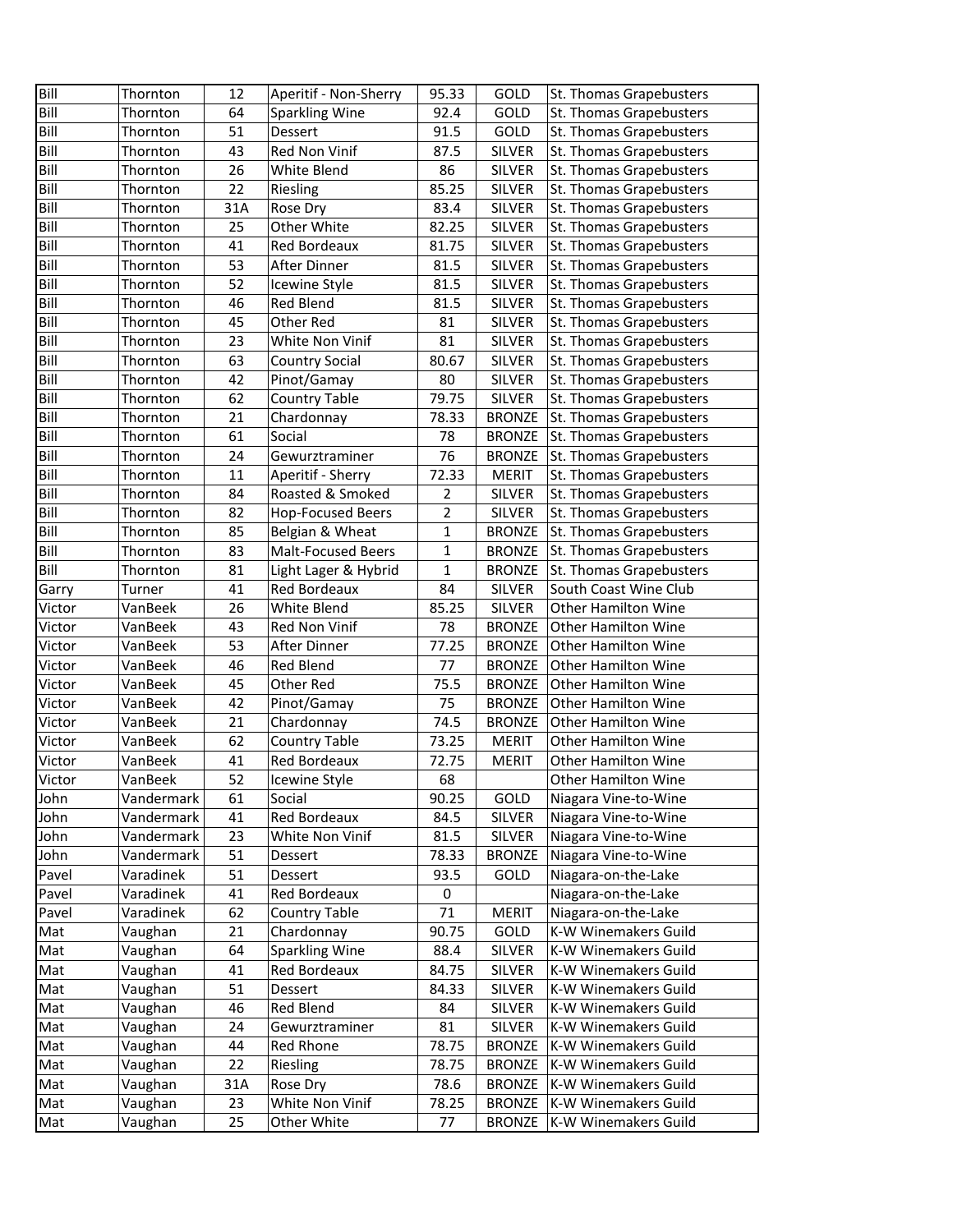| Mat     | Vaughan | 26  | White Blend              | 74.25          | <b>MERIT</b>  | K-W Winemakers Guild        |
|---------|---------|-----|--------------------------|----------------|---------------|-----------------------------|
| Mat     | Vaughan | 45  | Other Red                | 74             | <b>MERIT</b>  | K-W Winemakers Guild        |
| Mat     | Vaughan | 52  | Icewine Style            | 69             |               | K-W Winemakers Guild        |
| Mat     | Vaughan | 12  | Aperitif - Non-Sherry    | 68.33          |               | K-W Winemakers Guild        |
| Mat     | Vaughan | 82  | <b>Hop-Focused Beers</b> | 2              | <b>SILVER</b> | <b>K-W Winemakers Guild</b> |
| Mat     | Vaughan | 81  | Light Lager & Hybrid     | $\overline{2}$ | <b>SILVER</b> | <b>K-W Winemakers Guild</b> |
| Ken     | Vojin   | 62  | <b>Country Table</b>     | 91             | GOLD          | St. Thomas Grapebusters     |
| Ken     | Vojin   | 23  | White Non Vinif          | $\mathbf 0$    |               | St. Thomas Grapebusters     |
| Shirley | Vojin   | 63  | <b>Country Social</b>    | 91             | GOLD          | St. Thomas Grapebusters     |
| Rick    | Wagner  | 22  | Riesling                 | 79.75          | <b>SILVER</b> | Growwine                    |
| Paul    | Wallace | 45  | Other Red                | 81.75          | <b>SILVER</b> | <b>Prince Edward County</b> |
| Paul    | Wallace | 22  | Riesling                 | 81.75          | <b>SILVER</b> | <b>Prince Edward County</b> |
| Paul    | Wallace | 23  | White Non Vinif          | 79             | <b>BRONZE</b> | <b>Prince Edward County</b> |
| Paul    | Wallace | 21  | Chardonnay               | 73.5           | MERIT         | <b>Prince Edward County</b> |
| Marilyn | Walters | 42  | Pinot/Gamay              | 84.67          | <b>SILVER</b> | Members at Large            |
| Marilyn | Walters | 31B | Rose Off Dry             | 78.75          | <b>BRONZE</b> | Members at Large            |
| Marilyn | Walters | 41  | <b>Red Bordeaux</b>      | 78.33          | <b>BRONZE</b> | Members at Large            |
| Paul    | Ward    | 41  | Red Bordeaux             | 82.75          | SILVER        | Growwine                    |
| Paul    | Ward    | 24  | Gewurztraminer           | 73.25          | <b>MERIT</b>  | Growwine                    |
| Paul    | Ward    | 63  | <b>Country Social</b>    | 72             | <b>MERIT</b>  | Growwine                    |
| Paul    | Ward    | 42  | Pinot/Gamay              | 78.25          | <b>BRONZE</b> | Growwine                    |
| Paul    | Ward    | 46  | <b>Red Blend</b>         | 76.33          | <b>BRONZE</b> | Growwine                    |
| Kevin   | Watson  | 21  | Chardonnay               | 93             | GOLD          | Niagara-on-the-Lake         |
| Kevin   | Watson  | 41  | <b>Red Bordeaux</b>      | 87.25          | <b>SILVER</b> | Niagara-on-the-Lake         |
| Kevin   | Watson  | 53  | After Dinner             | 79.5           | <b>SILVER</b> | Niagara-on-the-Lake         |
| Kevin   | Watson  | 22  | Riesling                 | 78.5           | <b>BRONZE</b> | Niagara-on-the-Lake         |
| Kevin   | Watson  | 52  | Icewine Style            | 78.25          | <b>BRONZE</b> | Niagara-on-the-Lake         |
| Jim     | Webster | 63  | <b>Country Social</b>    | 90.5           | GOLD          | St. Thomas Grapebusters     |
| Jim     | Webster | 41  | Red Bordeaux             | 84.5           | <b>SILVER</b> | St. Thomas Grapebusters     |
| Jim     | Webster | 23  | White Non Vinif          | 81.5           | <b>SILVER</b> | St. Thomas Grapebusters     |
| Jim     | Webster | 12  | Aperitif - Non-Sherry    | 76             | <b>BRONZE</b> | St. Thomas Grapebusters     |
| John    | Weil    | 23  | White Non Vinif          | 85             | <b>SILVER</b> | Winemasters                 |
| John    | Weil    | 25  | Other White              | 79.25          | <b>BRONZE</b> | Winemasters                 |
| Lorne   | Weyers  | 51  | Dessert                  | 83             | <b>SILVER</b> | Pickering Wine Guild        |
| Lorne   | Weyers  | 46  | <b>Red Blend</b>         | 83             | <b>SILVER</b> | Pickering Wine Guild        |
| Lorne   | Weyers  | 23  | White Non Vinif          | 83             | <b>SILVER</b> | Pickering Wine Guild        |
| Lorne   | Weyers  | 61  | Social                   | 82.75          | SILVER        | Pickering Wine Guild        |
| Lorne   | Weyers  | 24  | Gewurztraminer           | 82.75          | SILVER        | Pickering Wine Guild        |
| Lorne   | Weyers  | 45  | Other Red                | 80.75          | <b>SILVER</b> | Pickering Wine Guild        |
| Lorne   | Weyers  | 44  | Red Rhone                | 78.67          | <b>BRONZE</b> | Pickering Wine Guild        |
| Lorne   | Weyers  | 25  | Other White              | 77.75          | <b>BRONZE</b> | Pickering Wine Guild        |
| Lorne   | Weyers  | 41  | Red Bordeaux             | 76.33          | <b>BRONZE</b> | Pickering Wine Guild        |
| Lorne   | Weyers  | 42  | Pinot/Gamay              | 74.75          | <b>BRONZE</b> | Pickering Wine Guild        |
| Lorne   | Weyers  | 43  | Red Non Vinif            | 74.67          | <b>BRONZE</b> | Pickering Wine Guild        |
| Lorne   | Weyers  | 21  | Chardonnay               | 74             | <b>MERIT</b>  | Pickering Wine Guild        |
| Lorne   | Weyers  | 31A | Rose Dry                 | 72.5           | <b>MERIT</b>  | Pickering Wine Guild        |
| Tim     | White   | 23  | White Non Vinif          | 81.5           | <b>SILVER</b> | Winemasters                 |
| Tim     | White   | 45  | Other Red                | 81             | SILVER        | Winemasters                 |
| Tim     | White   | 22  | Riesling                 | 79.25          | <b>BRONZE</b> | Winemasters                 |
| Tim     | White   | 26  | White Blend              | 79             | <b>BRONZE</b> | Winemasters                 |
| Tim     | White   | 61  | Social                   | 78             | <b>BRONZE</b> | Winemasters                 |
| Tim     | White   | 25  | Other White              | 77.25          | <b>BRONZE</b> | Winemasters                 |
| Tim     | White   | 63  | <b>Country Social</b>    | 84.75          | SILVER        | Winemasters                 |
| Scott   | Wilkins | 43  | Red Non Vinif            | 87             | SILVER        | Members at Large            |
| Scott   | Wilkins | 41  | Red Bordeaux             | 82.75          | SILVER        | Members at Large            |
|         |         |     |                          |                |               |                             |